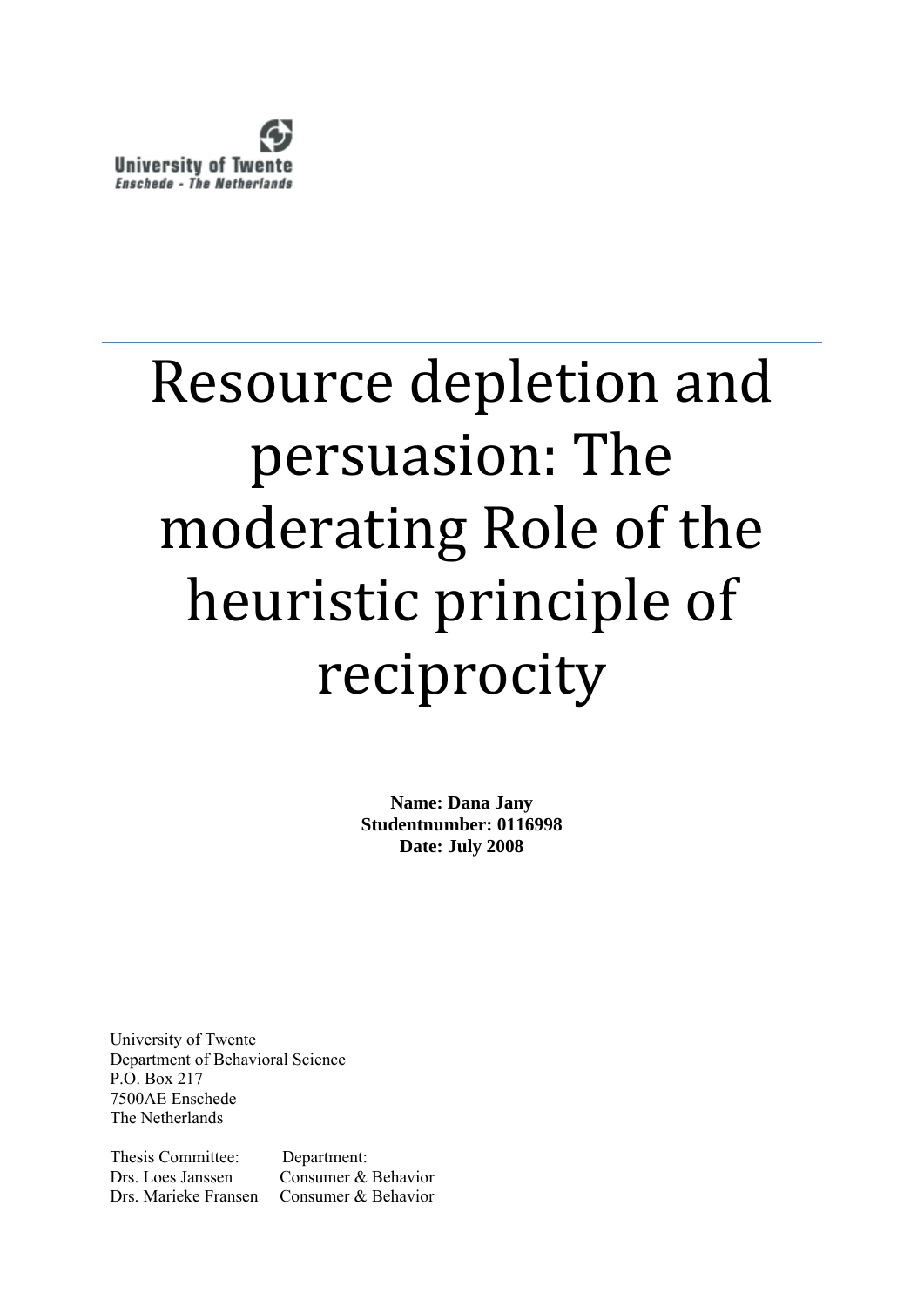# Contents

|--|--|--|

| Limited Resource Model of self-control and resource-depletion 8-10 |  |
|--------------------------------------------------------------------|--|
|                                                                    |  |

### Method

# Results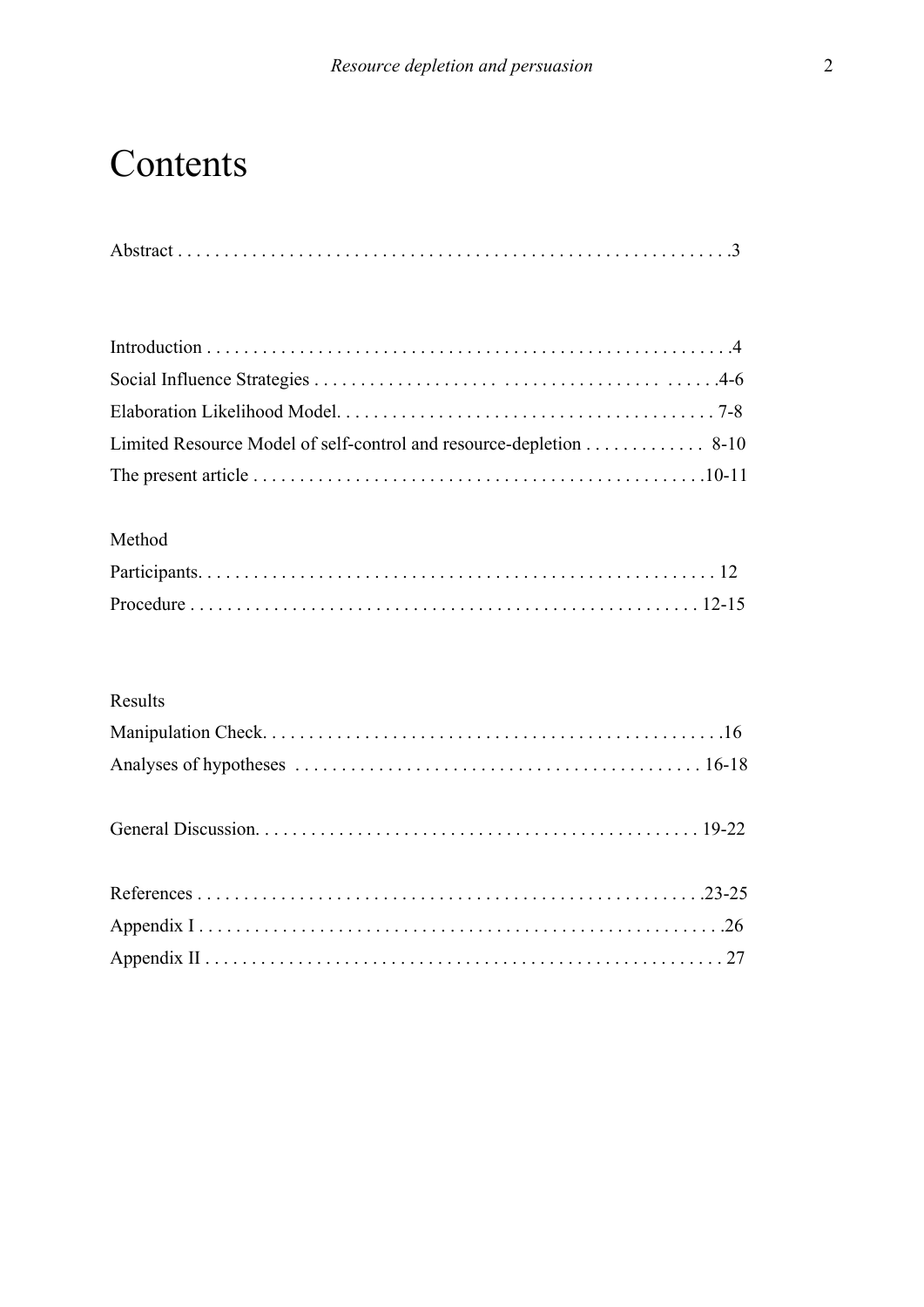#### Abstract

The present article examines the effect of regulatory resource depletion on the amount of compliance, through the use of a heuristic, which either promotes compliance or enhances resistance to persuasion, in particular the heuristic principle of (reversed) reciprocity. Results partly indicate that a state of regulatory resource depletion diminishes self-regulatory resources. It appears that counterargument is a self-regulatory process that can be weakened when self-regulatory resources have previously been reduced. Moreover, we did not find significant results for a higher compliance rate when the heuristic principle of reciprocity was used, or a lower compliance rate when reversed reciprocity was used. Notwithstanding, a tendency can be seen in the desired direction. Specifically, participants were overall more willing to comply when the request was preceded by the heuristic which promotes persuasion than when the heuristic was used which promotes resistance to persuasion or when no heuristic was used. Further, the present study did not find an interaction between depletion induction and heuristic activation on compliance rates. As a consequence, the results of the present study indicate that the heuristic principle of reciprocity apparently does not have a moderating role in the effect of depletion on compliance. Taken together these results show that it is important to take self-regulatory resources into account in a social influence situation.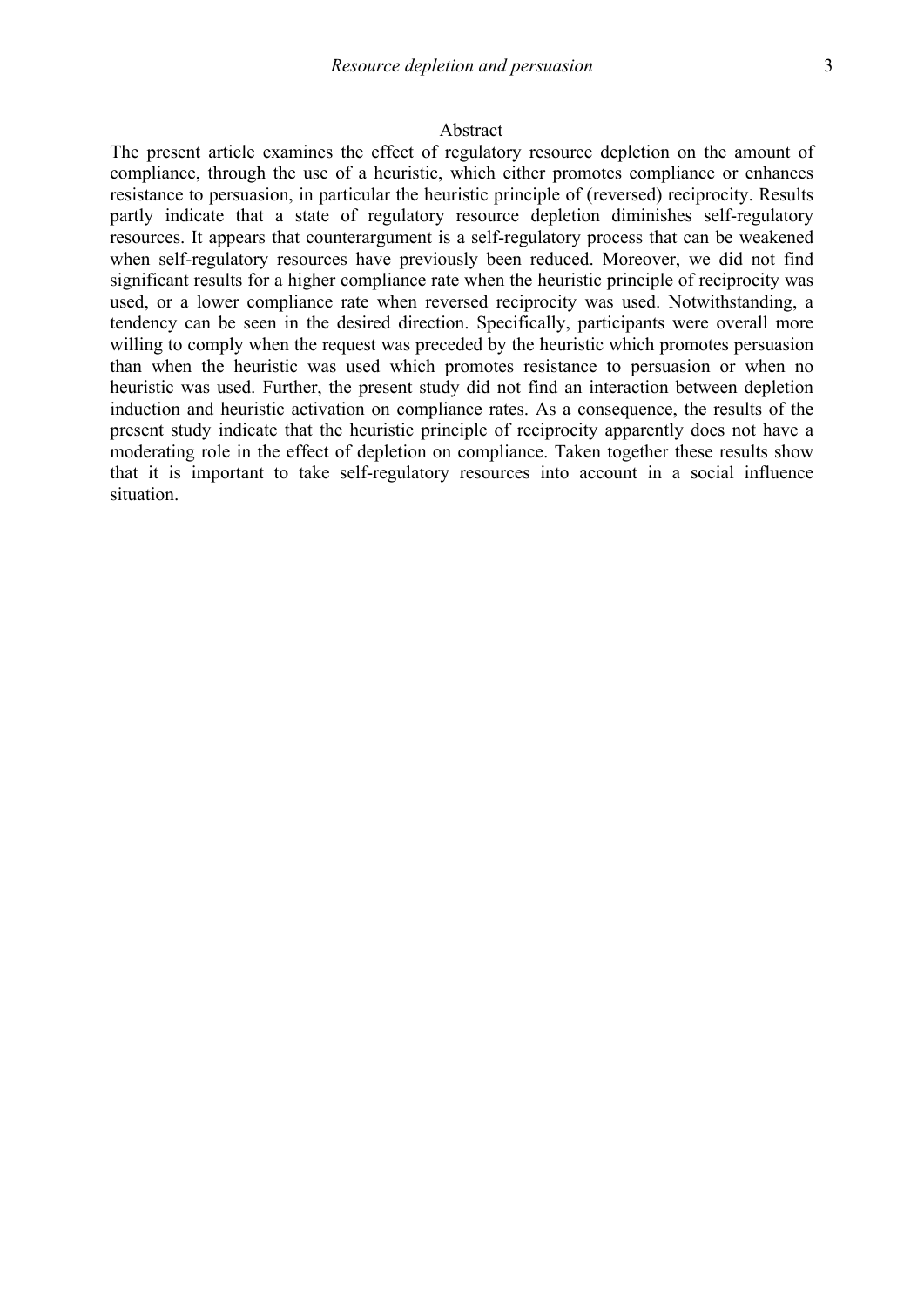#### Introduction

Imagine you are walking around downtown and that a friendly young man starts to involve you in a conversation. After talking to you for a while, he is trying to persuade you to sign a membership form in order to become a member of a book club. In return he gives you a small present, for example a bookmark. Would you comply with his request?

In many situations, similar to this, people are targeted with a social influence technique which attempts to persuade a consumer in a witty way. As can be seen from this example those who seek to persuade us seek to create or change our attitudes, opinions, or behaviours in a particular direction. Thus, the key targets of persuasion are our attitudes, opinions, and of course our behaviour. The present article focuses in particular on behavioural changes which follow from clever social influence strategies.

#### *Social influence strategies*

The field of social influence strategies is famous for its demonstration of psychological phenomena that mostly occur in direct response to explicit social forces. One of the most memorable demonstrations of social influence strategies came from Stanley Milgram. In the early 1970's, researcher Stanley Milgram stunned the world with his study on obedience. Milgram demonstrated that the majority of participants would deliver harmful electric shocks to another person despite protests from the victim (Milgram, 1974). In this prominent representation, the targets of influence were confronted with explicit social forces that were within conscious awareness (Milgram, 1974).

In everyday life the situations one encounters with social influence strategies are not as extreme as in Milgrams study. However, the world of today is an environment dense with influence attempts. Advertisers overwhelm us as consumers with numerous ad campaigns designed to sell cars, food, drinks, sneakers, computers, services and many more. Likewise, politicians make speeches and kiss babies to win votes. This shows, that social influence strategies are used in many domains.

Certainly, it can be said that every one of us has had the experience of complying to an influence agent´s request. These requests vary according to the goal the influence agent has in mind. Examples include donating money for a charity, signing a petition, volunteer to invest time and effort, buying a product, and many more. Think about this for a moment, have you ever encountered a situation where you became the target of an influence agent? Did you comply with the request, or was it possible for you to resist? Influence agents know that if he or she can manage the situation and choose the correct technique, the response to his or her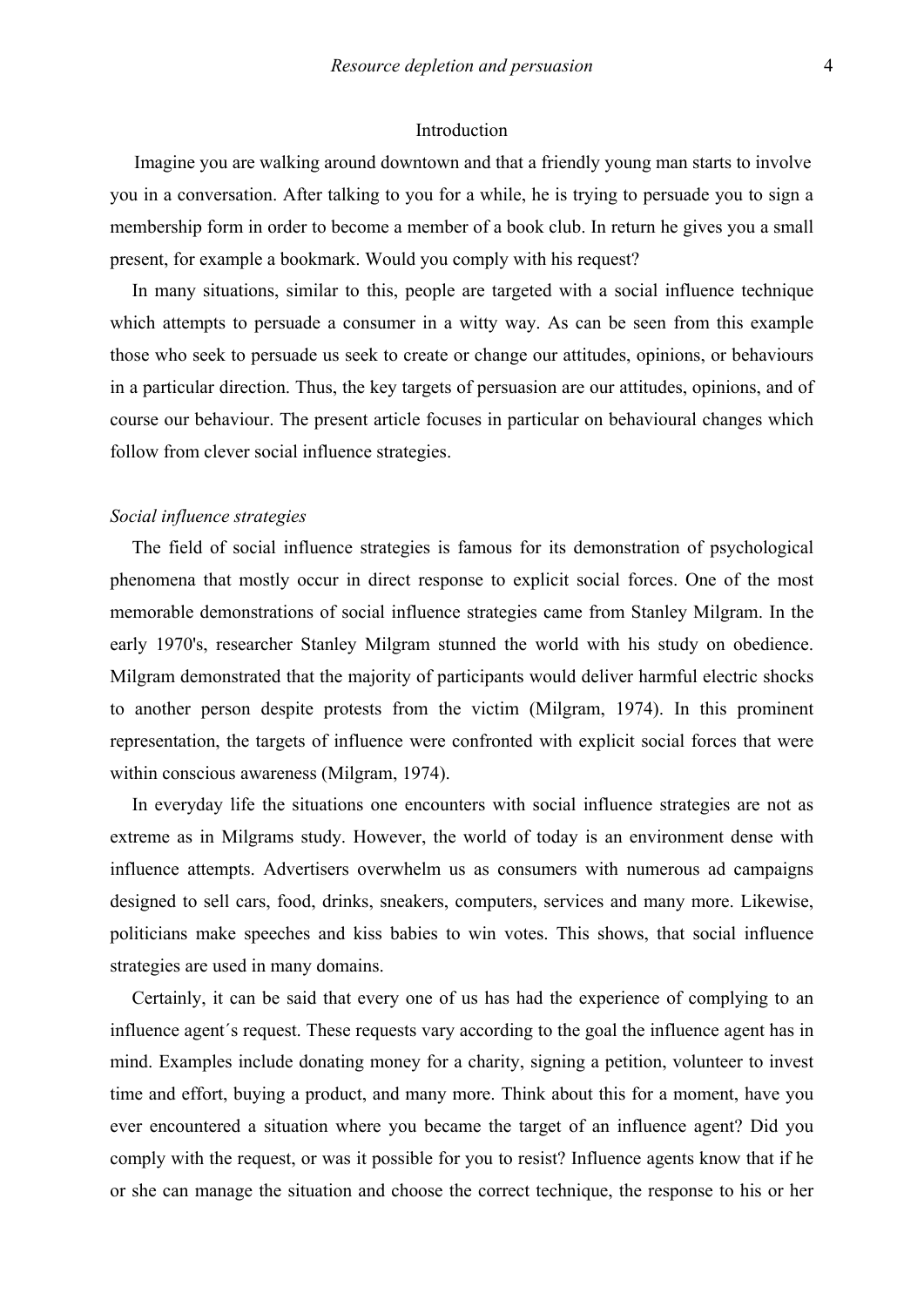technique will be successful. This means that we, as influence targets, become influenced or even persuaded by the influence agent.

As can be seen in many everyday situations it is often difficult to resist a request made by an influence agent. More important, it seems that many of us are not even aware of the thousands of times each day we are influenced by someone else. Most people are either unaware of these influences (mindless), or when they are, they greatly overestimate the amount of freedom they have to make up their own minds.

In a classic study of automatic responses (Langer, Blank, & Chanowitz, 1978) this is demonstrated. In their study it becomes apparent that people seem to respond mindlessly when confronted to a social influence situation (Langer, 1992). In this study, a researcher asked a small favour of people who were waiting in line to use a library copy machine: "Excuse me, I have five pages. May I use the Xerox machine because I´m in a rush?" As a result, 94% of those who were asked let the researcher go ahead of them in line. This elegant demonstration shows that we are vulnerable to techniques that elicit automatic responses (Langer et al., 1978). It becomes obvious from this study that people often act without thinking about the context or situation they encounter. The heuristic used here was a senseless reason ("because I´m in a rush"), and although this reason did not make sense the majority of participants complied. It seems as if the appearance of a reason, triggered by the word "because", was all that was necessary.

This and many other studies in the field of compliance frequently show that consumers often automatically use simple heuristics when confronted with persuasive messages, without analyzing all decision-relevant information (Cialdini & Goldstein, 2004; Langer et al., 1978). A heuristic is a mental shortcut that allows people to solve problems and make judgments quickly and efficiently. The rule-of-thumb strategies shorten decision-making time and allow people to function without constantly stopping to think about the next course of action (Kahneman, Slovic, & Tversky, 1982).

While heuristics are helpful in many situations, they can also lead to biases (for example, Chaiken & Trope, 1999; Tversky & Kahneman, 1974). Such a bias can be observed in the study by Langer et al. (1978). The use of the "because" heuristic, even if it was senseless, lead to a disadvantage for the subjects. Participants let the researcher go ahead in line because of a reason which sounded reasonable but offered no real reason to comply. This study points out that it is often the case that we, as consumers or influence targets, make use of heuristics; the word "because" alone was enough to trick subjects into submission. Generally, it can be said that we use these heuristics to make our daily lives easier.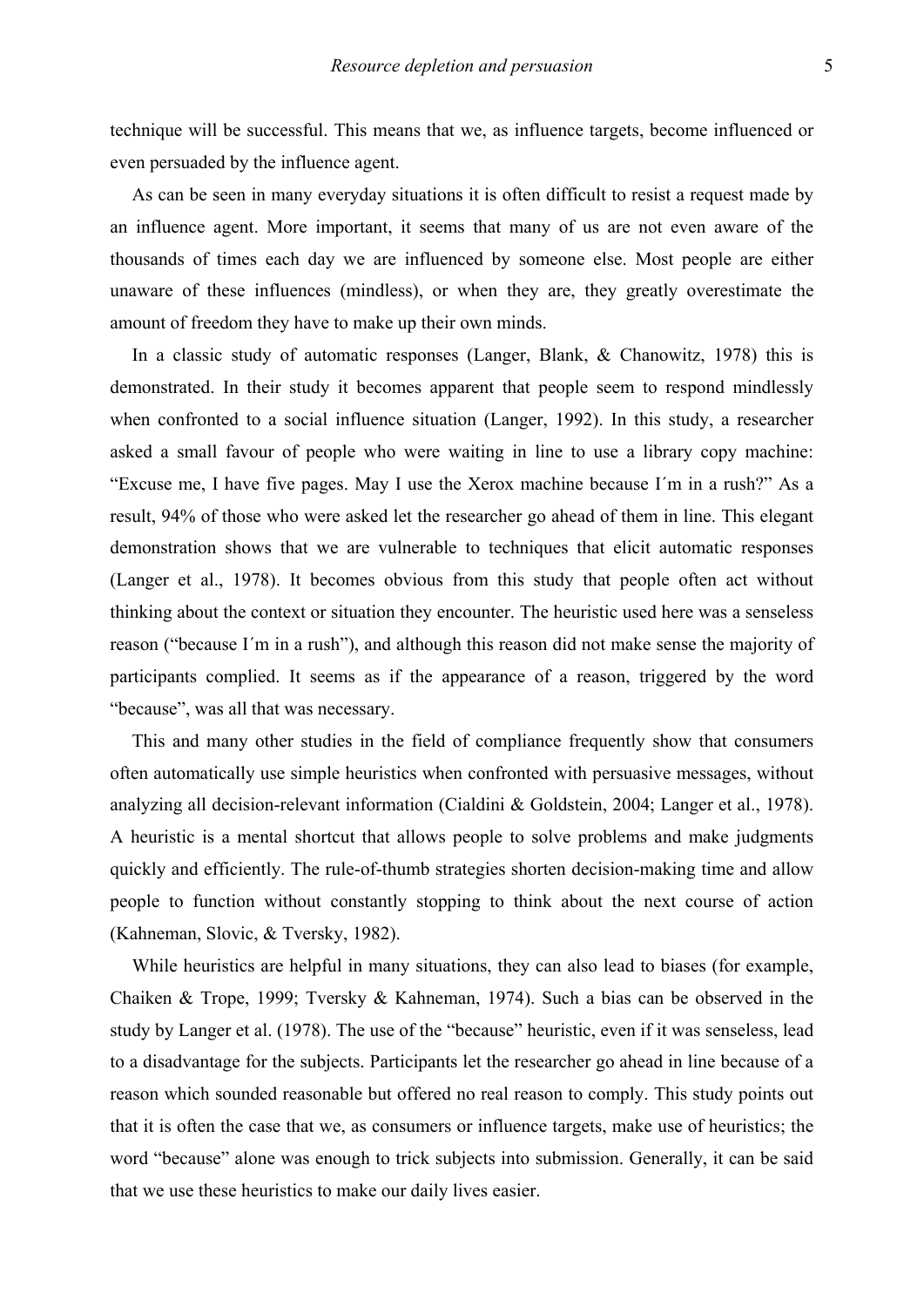Several decades of studies on social influence techniques verify that consumers are induced to comply with a request at a much higher rate when they come in contact with a social influence technique than when the request is made without this technique (Cialdini & Goldstein, 2004; Cialdini, 2001). A number of studies have shown that this probably occurs because people make use of decisional heuristics (see for example, Fennis, Janssen, & Vohs, under review; Langer et al. 1978).

These heuristics are often embedded in a social influence strategy, for example, the Doorin the-Face technique (Cialdini et al., 1975; Cialdini, 2001) and the Foot-in the-Door technique (Freedman & Fraser, 1966).

The Door-in-the-Face technique is used by requesters by beginning with an extreme request that is sure to be rejected and then retreating to a more moderate request, the one the requester had in mind from the outset (Cialdini et al., 1975; Cialdini, 2001). The goal is to get the person to agree to the moderate request, which seems reasonable compared to the extreme request at the beginning. The requester hopes that the retreat from the extreme request to the moderate request will encourage the person to make a reciprocal concession, by moving from initial rejection of the larger favour to acceptance of the smaller one (Cialdini et al., 1975; Cialdini, 2001).

The Foot-in-the-Door technique is based on the commitment/consistency principle. First, a salesperson using this technique will ask for a small initial request that the consumer cannot easily refuse. Then, the initial compliance is followed by a request for a larger related favour. As a consequence, people who agree to the initial small favour are more willing to agree to the larger one in order to be consistent with the implication of the initial action (Burger, 1999; Freedman & Fraser, 1966; Cialdini, 2001).

Beyond the heuristics which are used in the examples mentioned above there are more of which fundraisers make use in a clever way. The following principles can also be used to motivate us to comply with another´s request: social validation, friendship/ liking, scarcity, and authority (Cialdini, 1993; Cialdini, 2001).

The process of generating compliance refers to the process of getting others to say yes to a request. In other words, compliance is the science of getting what you ask for (Cialdini, 2001; Cialdini & Goldstein 2004). The present article focuses on exactly this topic: compliance evoked by social influence techniques, and the role of the heuristic principle of reciprocity.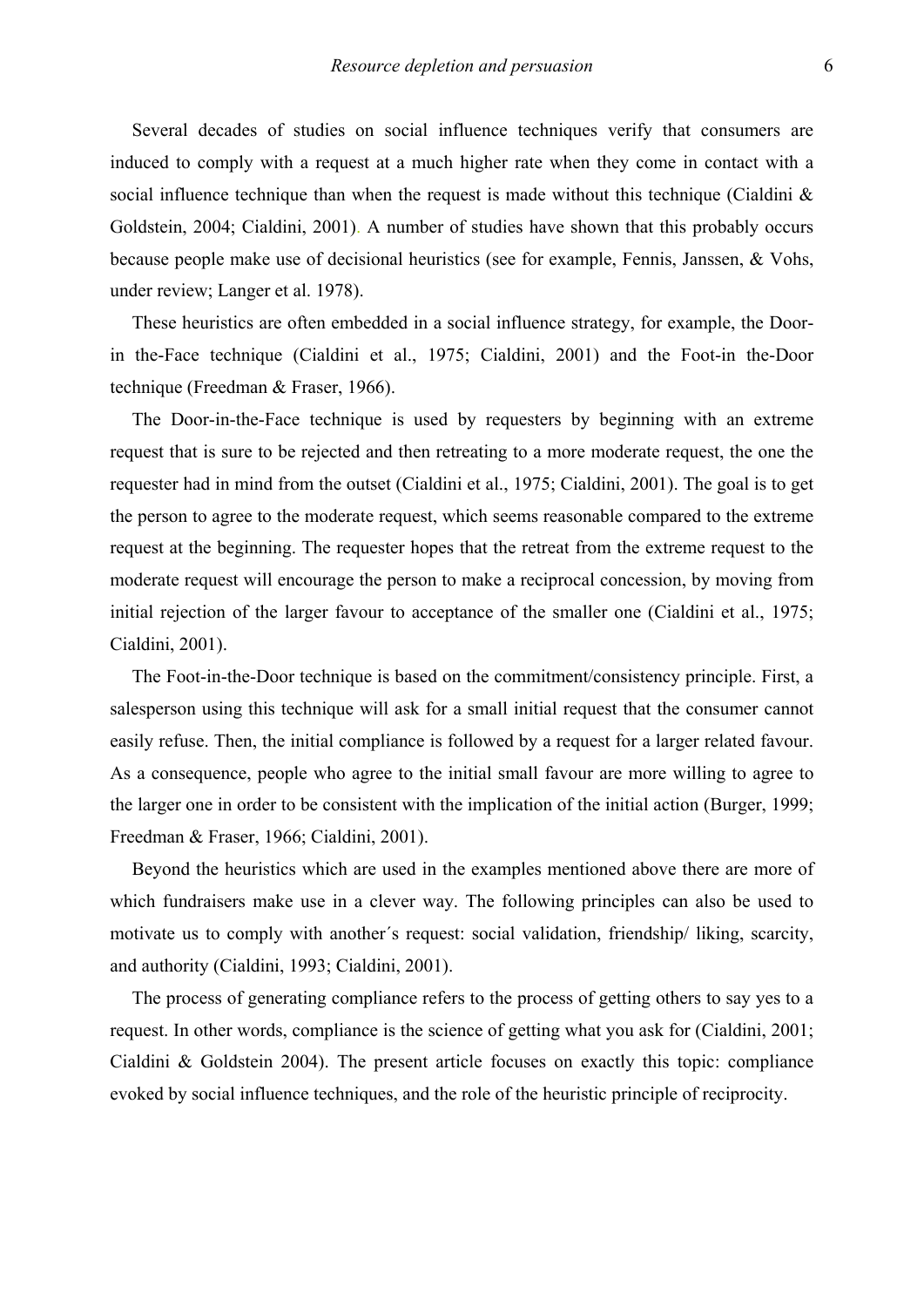#### *Elaboration Likelihood Model*

So far, we have introduced some social influence strategies which are used nowadays in many contexts, for example the Door-in-the-Face technique. The question remains how exactly such strategies work to change or influence the behaviour or attitude of the influence target or consumer. Why do people rely on such simple heuristics and get persuaded so easy?

The Elaboration Likelihood Model which was introduced during the 1980s introduced by R.E. Petty and J.T. Cacioppo gives an explanation of how a persuasive message works to change the attitude of the receiver. In particular, the Elaboration Likelihood Model (ELM) assumes that we do not always process communications the same way (Petty & Cacioppo, 1986a).

According to Petty and Cacioppo we make decisions and hence get persuaded through two rather different routes of persuasion, in particular, the central route and the peripheral route. When people think critically about the contents of a message, they are said to take the central route to persuasion and are influenced by the strength and quality of the arguments (Petty & Cacioppo, 1986a). When people do not think critically about the contents of a message but focus instead on other cues, they take the peripheral route to persuasion (Caccioppo, Petty, Kao, & Rodriguez, 1986; Petty & Cacioppo, 1986a; Petty & Caccioppo, 1986b).

On the peripheral route to persuasion, people will often evaluate a communication by using simple heuristics, or rules of thumb (Chaiken, 1987; Chen & Chaiken, 1999). If a communicator has a good reputation, speaks fluently, or looks good, we tend to assume that the message must be correct. Likewise, we assume that a message must be correct if it shows a list of supporting experts or if it is familiar (Shavitt, Swan, Lowrey, & Wanke, 1994).

Certainly, it can be said that not every single message we encounter in our daily life is sufficiently interesting to think about, and not every situation provides us with sufficient time for careful reflection. Every person receives an incredible number of messages daily, and certainly, we do not carefully pay attention to every single one of them. The great majority of these messages are not worth our time and will completely be dismissed. After all, there are only a certain amount of things we can pay attention to, and so we use some rules of thumb, or heuristics, to help us decide whether to accept or reject a message (Chaiken, 1987). These heuristics can be thought of as mental shortcuts we resort to, simply because our time and cognitive capacities are limited (Petty & Wegener, 1999).

It seems that the peripheral route to persuasion is used by consumers when fundraisers make use of social influence strategies, in particular when they make use of heuristics. Remember the example in the beginning? If you would comply with the request and sign the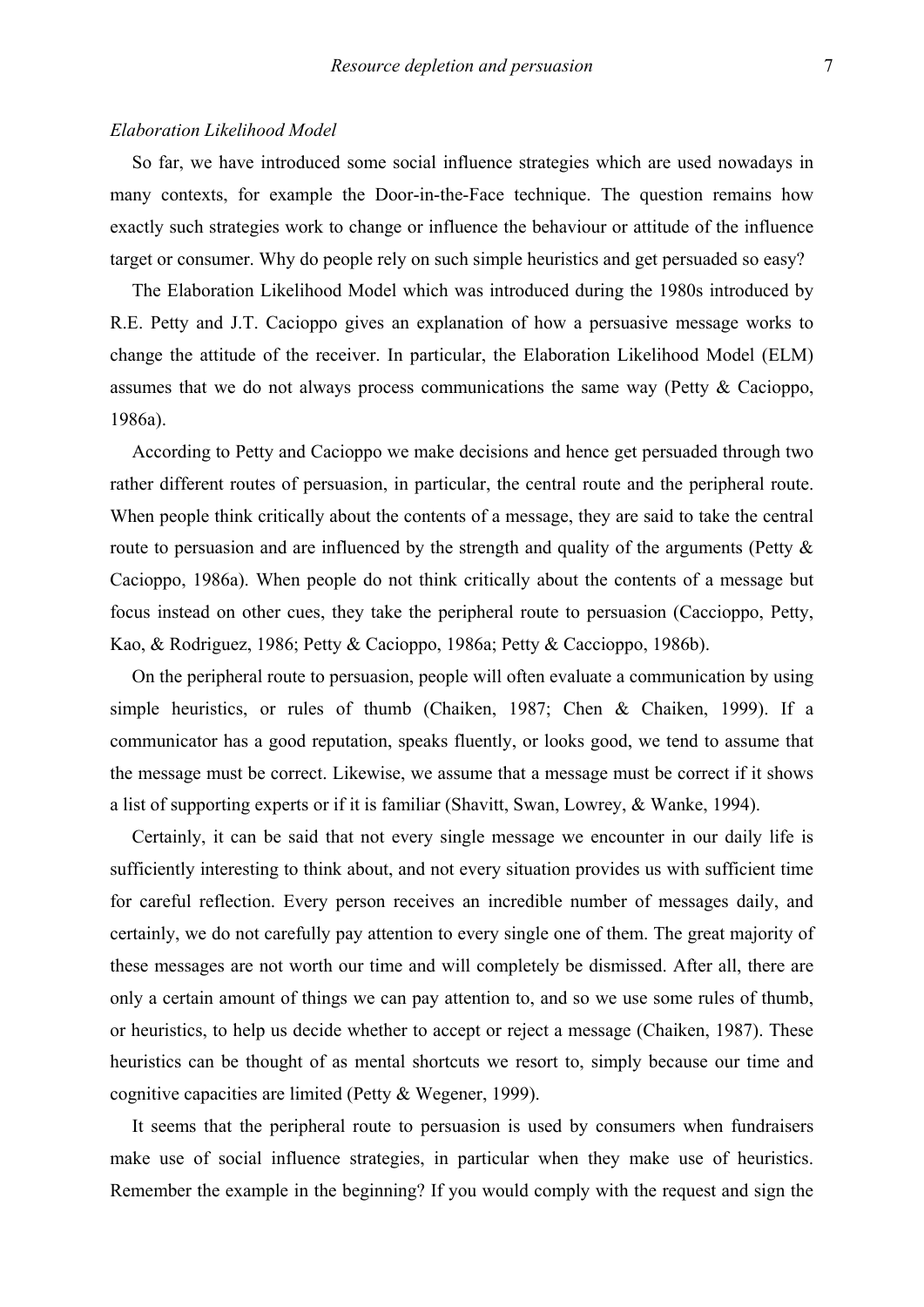membership form for the book club, this seems to be akin to the peripheral route to persuasion. This can be explained by the fact that in this context influence targets do not have enough time, lack the ability and motivation to think about the message carefully.

In addition, does the study of automatic responses by Langer et al. (1978) remind you of the peripheral route? To me, it certainly does. This study shows how easily people can be influenced when they are confronted with simple heuristics, in this case a senseless reason, triggered by the word "because". As a result, the majority of the subjects complied and let the researcher go ahead in line.

A last important point to mention is that the two routes to persuasion do not lead to the same form of attitude change. Attitude change via the central route will be much deeper than via the peripheral route; it is much more resistant to counterpersuasion, it is more long lasting, and predictive of behaviour. Attitude changes via the peripheral route are more superficial, and more easily altered by counterpersuasion.

#### *Limited resource model of self-control and resource-depletion*

Thus far, we have described the Elaboration Likelihood Model (ELM) to explain how people get persuaded by a persuasive message. Recently, there is another theory, the limited resource model of self-control, which could possibly explain how and why people get influenced by social influence techniques. Compared to the Elaboration Likelihood Model (ELM) which stresses that people do not always have the motivation and ability to process every single message they encounter, the limited resource model of self-control offers a different explanation of why people so often fall prey to social influence techniques (Baumeister, Schmeichel, & Vohs, 2003).

The self plays a major role in the limited resource model. A reason therefore is that the self is also of crucial importance in social influence techniques. Without the self it would rather be impossible to function in everyday life. The self exerts control over responses about the external world and itself. Beside that, it is responsible for acts of volition, making choices and decisions, and initiating and inhibiting behaviour (Baumeister et al., 2003).

As found out by recent research, active self-control can be detrimental in that it depletes some inner resource, akin to strength or energy (Baumeister et al., 2003; Baumeister & Heatherton, 1996). According to the limited resource model of self-control opportunities for active self-regulation are limited (Baumeister, Bratslavsky, Muraven, & Tice, 1998). The main idea behind resource-depletion is that self-regulatory processes, such as controlled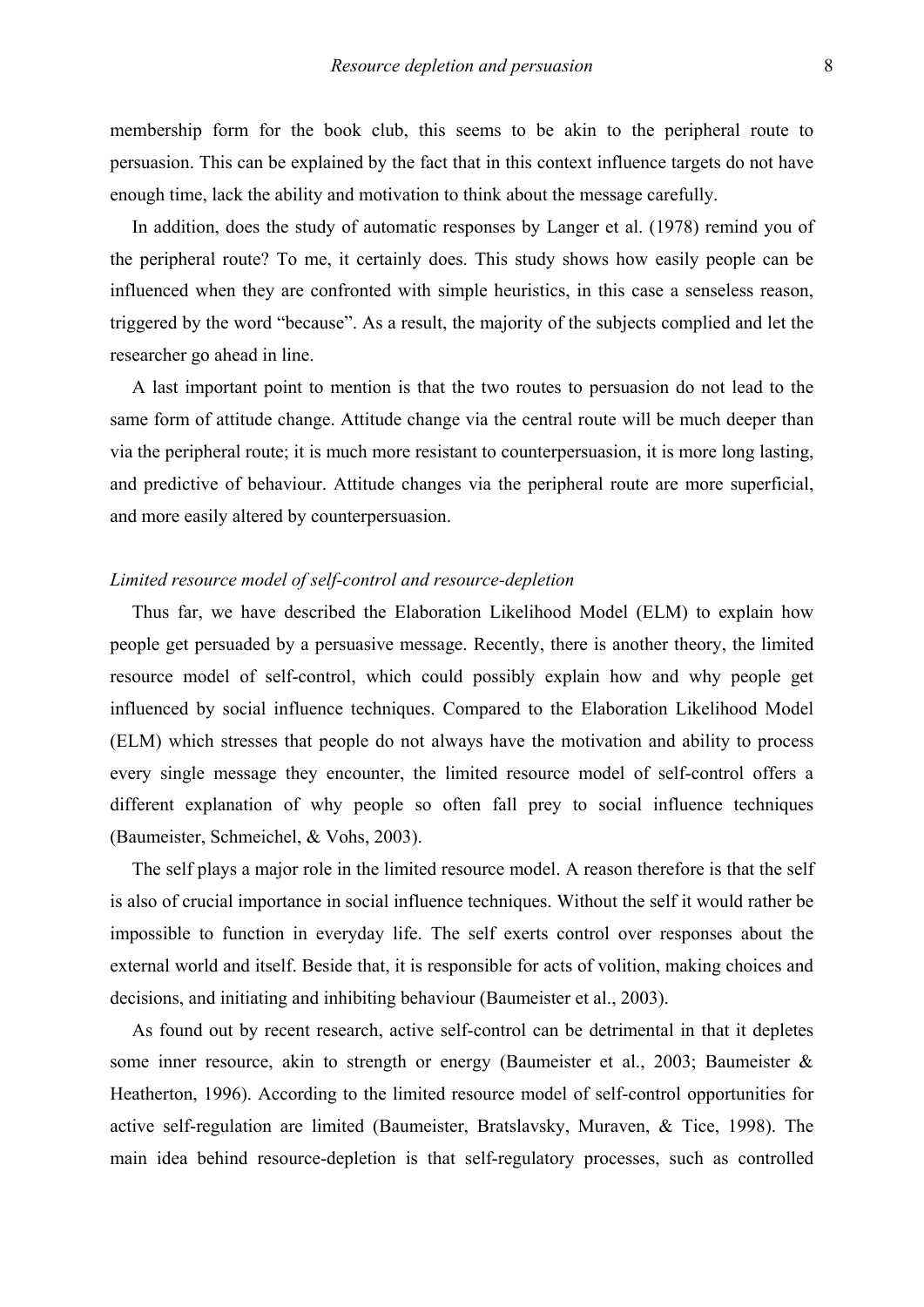information processing, cost energy, and this energy provision is limited (Baumeister et al., 1998). This main idea can be compared with the central route of processing.

As stated in the section above, the central route to processing involves thinking carefully about and examining information that is relevant to a particular topic (Petty & Caccioppo, 1986a; Petty & Caccioppo, 1986b). Taking the central route to persuasion seems impossible when we think of the thousand of times each day someone is trying to influence us. It becomes evident that we certainly do not have the time, energy, motivation, and ability to think about every message carefully.

When reviewing the literature, theory in the area of resource depletion draws upon a strength metaphor, whereby exertion in one situation is followed by a period of reduced ability in a subsequent situation (Baumeister, Heatherton, & Tice, 1994; Baumeister & Heatherton, 1996). Accordingly, any exertion of willpower or self-regulation in one task, as long as it is sufficiently demanding, should reduce any subsequent self-regulation on a second, seemingly unrelated task (Baumeister, Muraven, & Tice, 2000; Baumeister et al., 1998). As a consequence, ones resources for self-regulation are reduced and one falls back to routine and automatic behaviour as a basis for decision-making (Baumeister et al., 2000; Baumeister & Vohs, 2007). It appears to be clear that the falling back to routine behaviour plays a role in social influence strategies. Reviewing the study by Langer et al. (1978), subjects actually had no reason to comply but clearly they did because the situation they encountered involved a heuristic (a reason). This and numerous other studies (see for example, Fennis, Janssen, & Vohs, under review; Fennis, Janssen, Pruyn, & Vohs, in press) show that when making use of heuristics, people seem to comply at higher rates.

Notably, studies have lately begun to explore the link between self-regulation failure and persuasion. This area of research suggests that a state of self-regulatory resource depletion weakens resistance to temptations (Baumeister, 2002). For instance, Janssen et al. (in press) linked resource depletion theory to persuasion research, and found that resource depletion has an effect on compliance with a request: in particular compliance increased. This was the case when beforehand a compliance promoting heuristic was present. Specifically, in one of their experiments (experiment 4), a state of regulatory resource depletion was induced with a selfcontrol task and the heuristic principle reciprocity was made salient. The results showed that participants who were depleted complied more as compared to participants in the no-depletion condition. Moreover, participants also complied more when the heuristic principle of reciprocity was made salient. In a different study it was shown that the use of heuristics can also work in the opposite direction, for instance, it can reduce the rate of compliance (Fennis,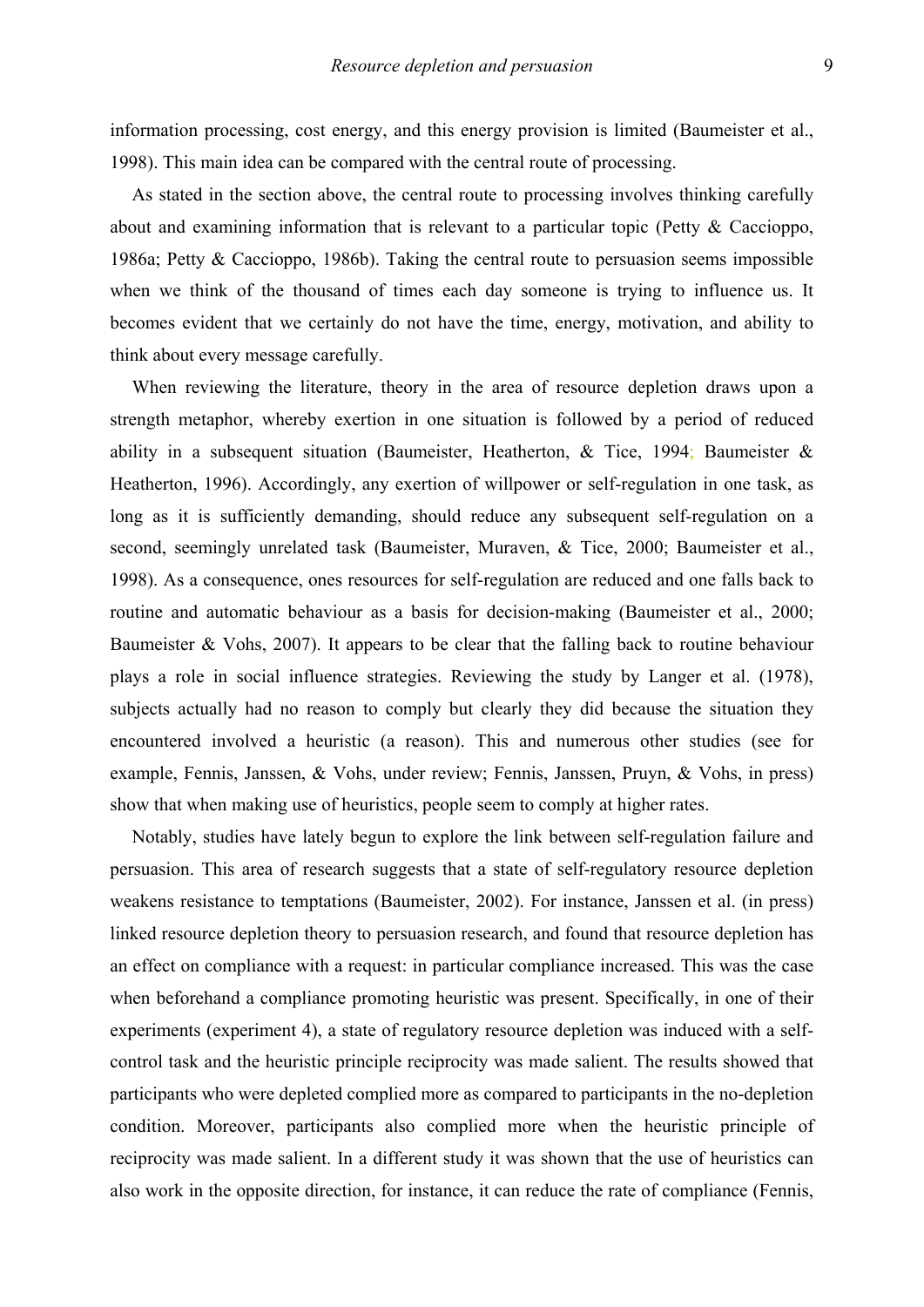Janssen, & Pruyn, 2008). Experiment 3 studied whether a state of resource depletion can result in resistance to persuasion. In order to promote resistance to persuasion, Janssen et al. (2008) used a heuristic which encourages this; a warning about advertisement deceive was used. It was expected that subjects who were warned would have a less positive attitude toward a mobile phone which was recommended beforehand, especially when they were depleted of their regulatory resources. The results supported this pattern.

#### *The present article*

When regarding the study of Janssen et al. (2008) the question arises whether resistance to persuasion can be enhanced when different heuristic principles are used. In the recent study we try to investigate whether people who are in a state of regulatory resource depletion comply less with a request when a heuristic is present that promotes resistance to persuasion (reversed reciprocity), in contrast with a condition in which compliance promoting heuristic is present (reciprocity), or no heuristic. This contributes to the literature in that the connection of heuristic reciprocity and resource depletion is used in the reversed direction, which is supposed to promote resistance to persuasion. This in turn extends the literature in that a rather atypical behaviour of consumers will be studied, particularly their resistance. As a consequence the following research question results: Is the effect of resource depletion on the amount of compliance with a request moderated by a heuristic, which either promotes compliance or resistance to persuasion?

We suggest that a state of regulatory resource depletion results in less compliance with a request when a heuristic (in particular reversed reciprocity) is present that promotes resistance to persuasion. Furthermore, we expect that a state of regulatory resource depletion results in more compliance with a request when the heuristic principle of reciprocity is present that promotes persuasion.

When reviewing the literature it becomes apparent that tasks which induce a state of depletion will have a negative effect on the amount of self-regulatory resources.

As a result, the first hypothesis is:

H1: Main effect of depletion induction on amount of self-regulatory resources. (Subjects have less self-regulatory resources after a depleting task)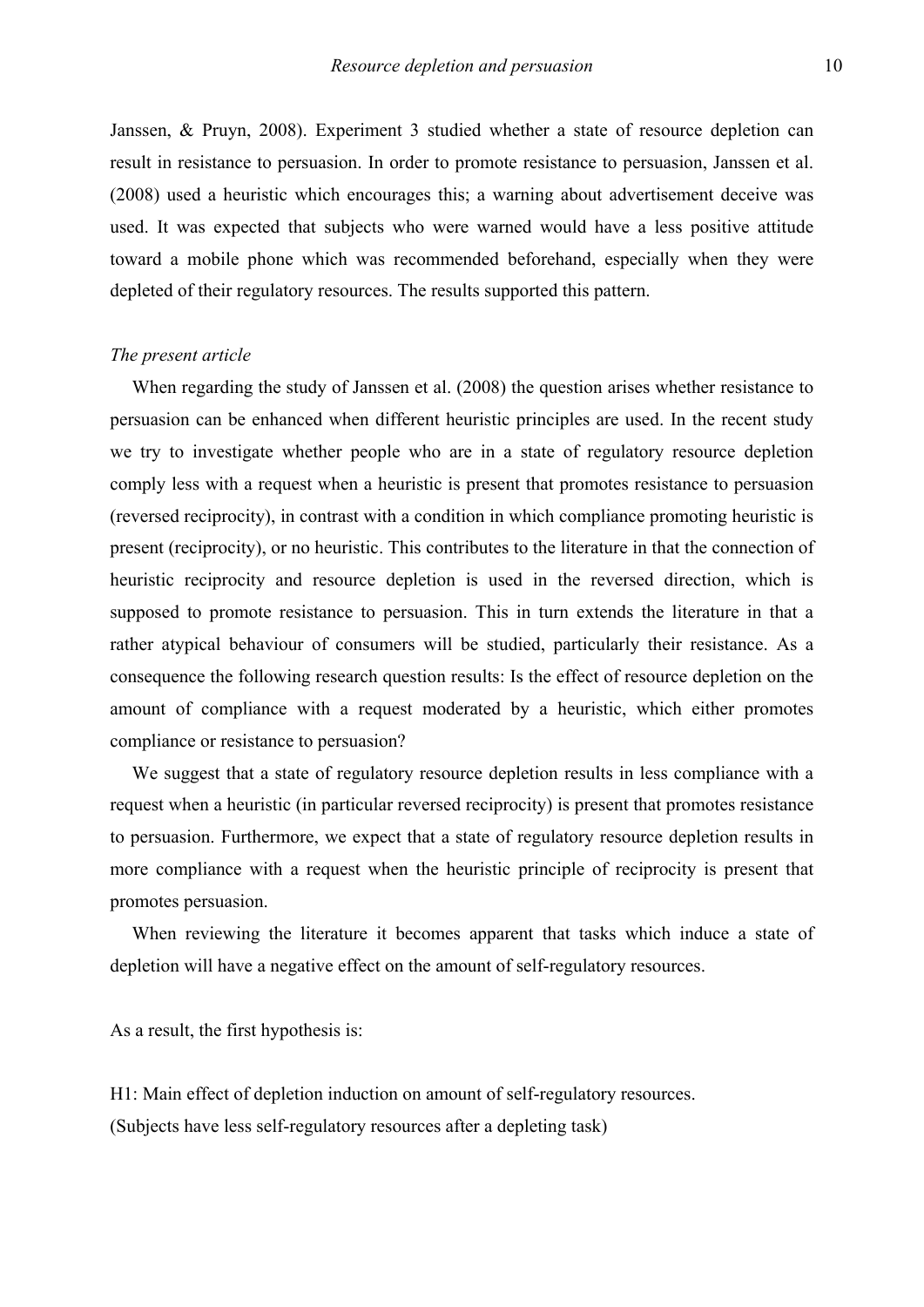Based on the preceding literature, we expect that subjects´ compliance rates will differ dependent on how the principle of heuristic will be manipulated. More specifically, the following hypotheses are:

H2: Main effect of heuristic on the amount of compliance.

H2a: People´s compliance is enhanced when the heuristic principle of reciprocity is used.

H2b: People´s resistance to compliance is enhanced when the reversed reciprocity principle is used.

The combined effects of hypotheses 1 and 2 may have further implications on the behaviour of subjects. Thus the following hypotheses will also be tested in the present study:

H3: Interaction effect of depletion induction and heuristic activation on compliance.

H3a: A state of self-regulatory resource depletion results in less compliance when a heuristic is present that promotes resistance to persuasion.

H3b: A state of self-regulatory resource depletion results in more compliance when a heuristic is present that enhances persuasion.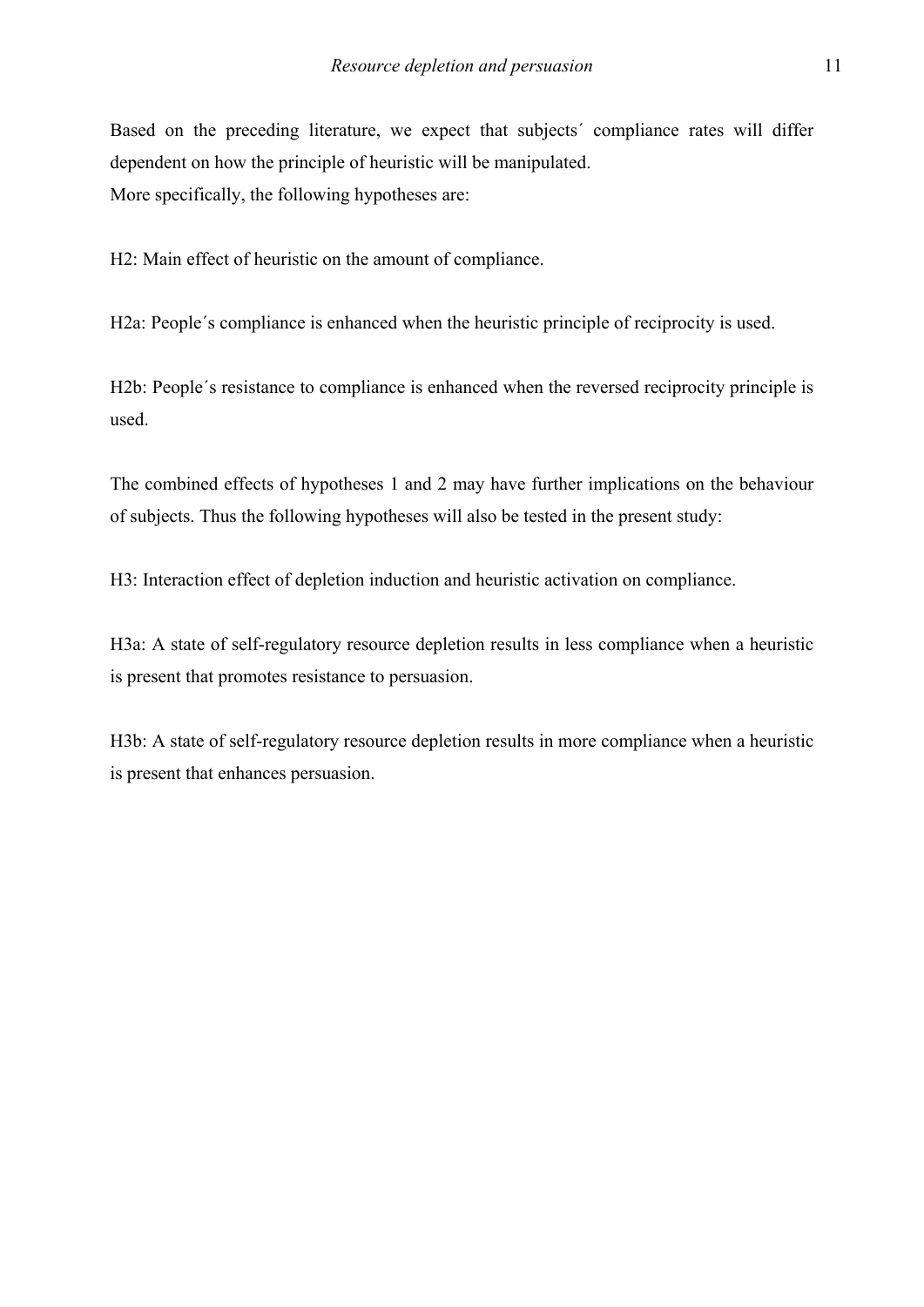#### Method

#### *Participants*

Subjects were 115 students of both sexes at the University of Twente, in Enschede (The Netherlands). Because of extreme scores five subjects were excluded from the study, leaving a total sample of 110 subjects (67 female, 43 male;  $M = 21.45$  years old,  $SD = 2.91$ ). In exchange for participating in this study, subjects either received 1 course credit and  $\epsilon$  2,50 or  $\epsilon$  6,50. Informed written consent was obtained from each participant prior to the study. Subjects were randomly assigned to one of the six conditions with the experimenters blind to condition.

#### *Procedure*

Each participant was tested individually in a small room. Prior to arrival at the laboratory, subjects were randomly assigned to one of the six conditions. A 2 (depletion-induction: depletion vs. no depletion) x 3 (heuristic activation: reciprocity vs. reversed reciprocity vs. control) between-subjects design was used in this study.

Upon arrival, participants were told that the experiment consisted of several unrelated tasks which were administered on a computer. Participants' first task included answering the questions of a scale which measures the trait self-control (Tangney, Baumeister, & Boone, 2004). This scale consists of 36 items that are rated on a 5-point scale (1 = not at all;  $5 = \text{very}$ ) much). Sample items include, "I do many things on the spur of the moment", "People would say that I have iron self-discipline" (reversed), and "Sometimes I can´t stop myself from doing something, even if I know it's wrong". The reliability of the scale was high ( $\alpha$  = .84).

*Manipulation of Self-Regulatory Resource Depletion.* The depletion induction for this study was the Stroop task, a task which is known for challenging people's executive functioning capacities (Baumeister, Ciarocco, & Vohs, 2005). In the Stroop task, which was also done at the computer, research participants were asked to click the colors in which groups of letters are printed. If the letters are random sequences (in this study: XXXXX), this task is rather easy. As a result, this version of the Stroop task was used for the no-depletion condition. If, however, the letters form color names (for example, yellow and red), the task becomes much harder. Thus, a participant might see "red" printed in green ink, "blue" in yellow ink, and so on. The task requires simply to click the name of the ink color, so the participant should click "green, yellow" in the example trials just mentioned. In this setting, the participant cannot help but read the words, and this produces a strong competing response: the subject is likely to respond very slowly, because while trying to click the ink colors, he or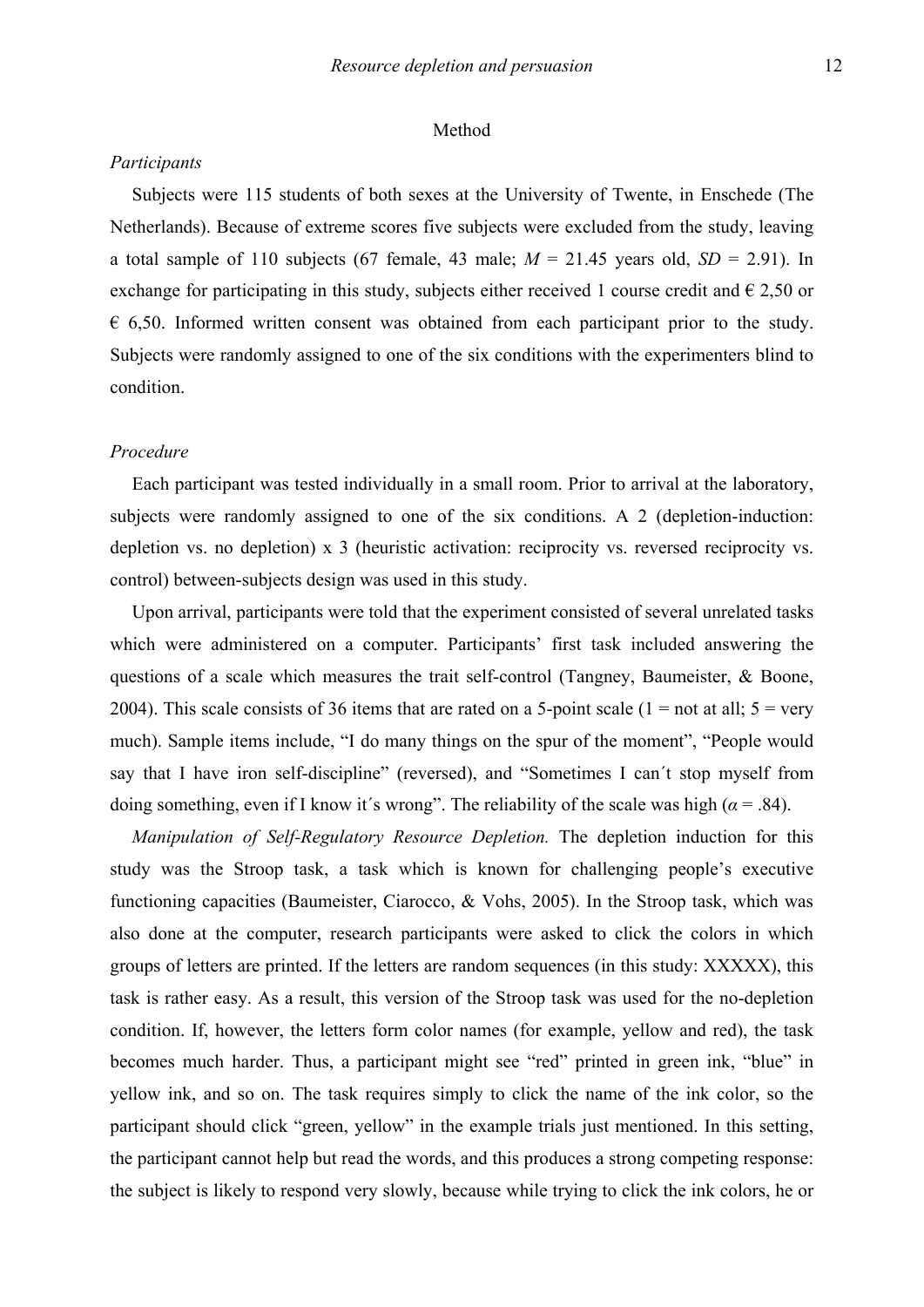she is fighting the tendency to read the words themselves (Stroop, 1935). As a consequence, this version of the Stroop task is supposed to induce self-regulatory resource depletion by inhibiting the automatic response to read the word. Participants in both conditions responded to 48 items.

*State Ego Depletion Scale.* Following the Stroop task, the State Ego Depletion Scale (Ciarocco, Twenge, Muraven, & Tice, under review) was presented in order to measure self regulatory resource depletion. Items included in the scale are, for instance, "I feel exhausted," "A new challenge would appeal to me right now" (reversed), and "I wish I could relax for a moment". The reliability of the depletion scale was high  $(\alpha = 94)$ .

*Mood.* Further, a mood scale of 3 items was presented. The following items were included: "At this moment I feel good/bad," "At this moment I feel happy/unhappy," and "At this moment I feel sad/lively". Once again participants rated these items on a 7-point scale (for example: good 1 2 3 4 5 6 7 bad). The reliability of the mood scale was high ( $\alpha$  = .81).

*Manipulation of heuristic.* The next step involved manipulating the salience of the heuristic principle of reciprocity. One of three experimenters (one male, two female) introduced the heuristic principle of reciprocity in an oral manner. In the reciprocity condition, the experimenter entered the room and told participants that he or she would make an excuse and exception from the next part of the experiment, which included a mathematical test (see appendix I), because she or he indicated to have collected enough data on the test. We expected the compliance rates to be higher in this condition because the heuristic principle promotes persuasion. The norm of reciprocity says that we treat others as they have treated us (Gouldner, 1960). In this case, we assume that participants feel obligated to repay the experimenter for his/her act of kindness, of excusing them of the mathematical test. In the reversed reciprocity condition, the experimenter entered the room and told the participant that the experiment was actually over, and all other participants were free after the last task, but he or she would be an exception and had to make a mathematical test because the experimenter needed more data. Further, these participants were told that former participants thought of the test as boring and difficult. In this case, participants were given the feeling that they had already done a lot, but that the experimenter wanted him or her to do an extra task. Based on the norm of reciprocity (Gouldner, 1960) we predicted that participants in the reversed reciprocity condition would comply less as a result of making use of the heuristic principle of reciprocity in the opposite direction. In both conditions (reversed reciprocity and reciprocity) the experimenter entered the room with the mathematical test (see appendix I) in hand and showed the participants what to expect in the test. Participants in the control condition (no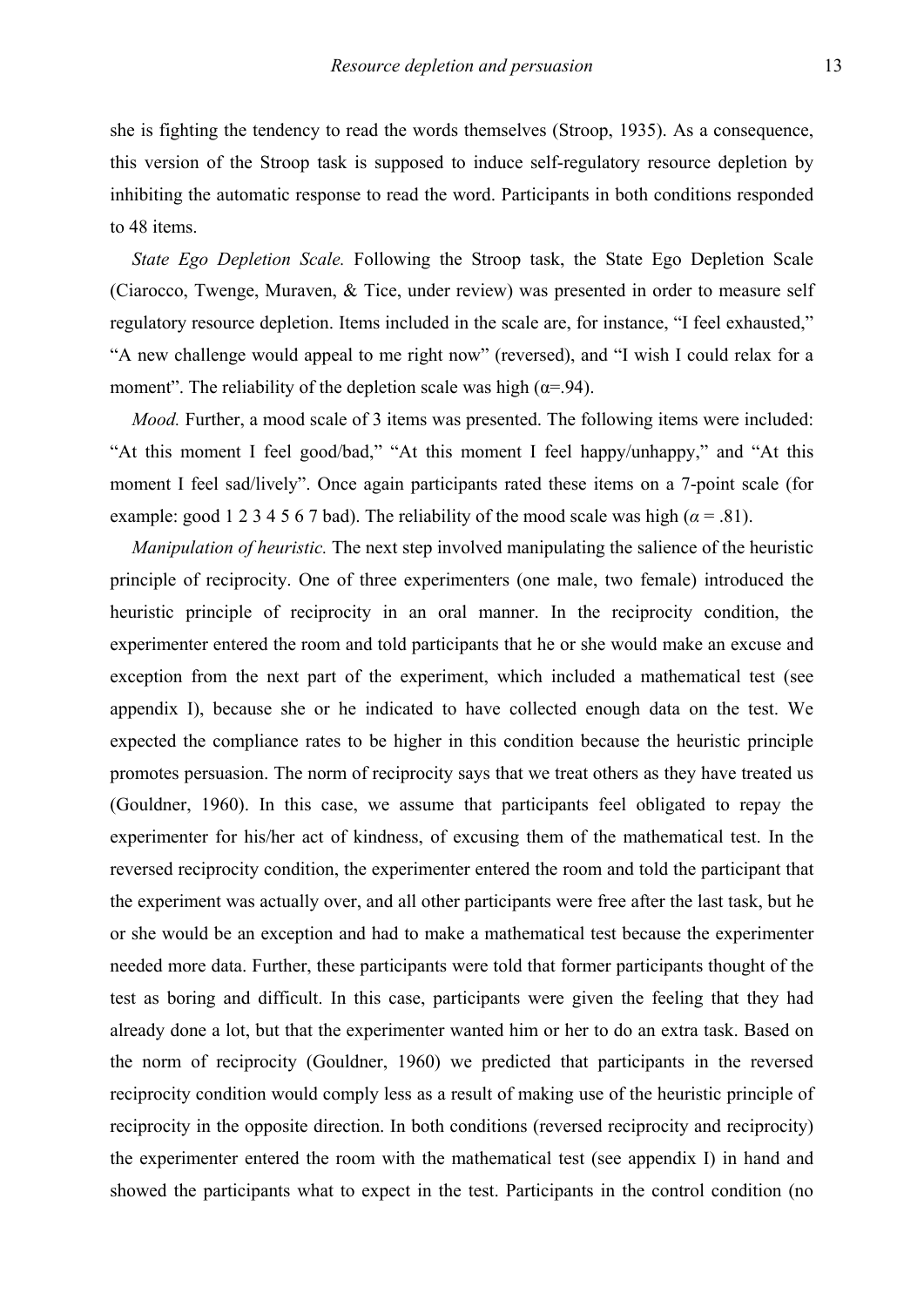reciprocity principle is used) were not told any information about a mathematical test or anyone being excused from it.

*Dependent Measure.* Before leaving the room, the experimenter gave participants a standardized form with a request (see appendix II), which asked participants to volunteer some of their free time in order to participate in other studies (see Gorassini & Olson, 1995). The researcher asked participants to read the form and fill it out after the experimenter left the room. In particular the standardized request was as follows:

So much research is going on that there are not enough students on the subject pool to fill the demand. As a consequence, some of our experimenters cannot complete their research because there are too few subjects. The department of Behavioral Sciences is therefore asking students to consider volunteering extra research time in the future -it is an addition to credit time- to help experimenters.

Further, participants were asked for their e-mail address, so that if an experimenter would not have enough subjects he or she might send an e-mail. In addition, participants were asked how much of their free-time they would volunteer to help experimenters. This was used as a measure for compliance (see Kardes, Fennis, Hirt, Tormala, & Bullington, 2007). The alternatives 0 minutes, 30 minutes, 1 hour,  $1\frac{1}{2}$  hour, 2 hours,  $2\frac{1}{2}$  hour, and 3 hours. Participants could circle an existing number or write a number in a space next to "other" (amount of time participants would volunteer was an indicator for compliance). Besides that, participants were asked to think of any reasons (independent of their answer) why they would not like to volunteer in research. These counterarguments were included as an extra measure to see whether participants in the resource depletion condition indeed were depleted. We expected that subjects in the depletion condition would name significantly less counterarguments than their non-depleted counterparts. Therefore, the number of counterarguments generated served as an extra measure of self-regulatory resource depletion. An interrater reliability analysis was performed to determine consistency among raters when scoring the counterarguments. The interrater reliability for the two raters was found to be high  $(\alpha = .93)$ .

When the experimenter returned, participants were debriefed and thanked.

*Additional measures.* Additional items measured how much participants enjoyed the task, how difficult they found the task, whether the task was unpleasant, how much effort they put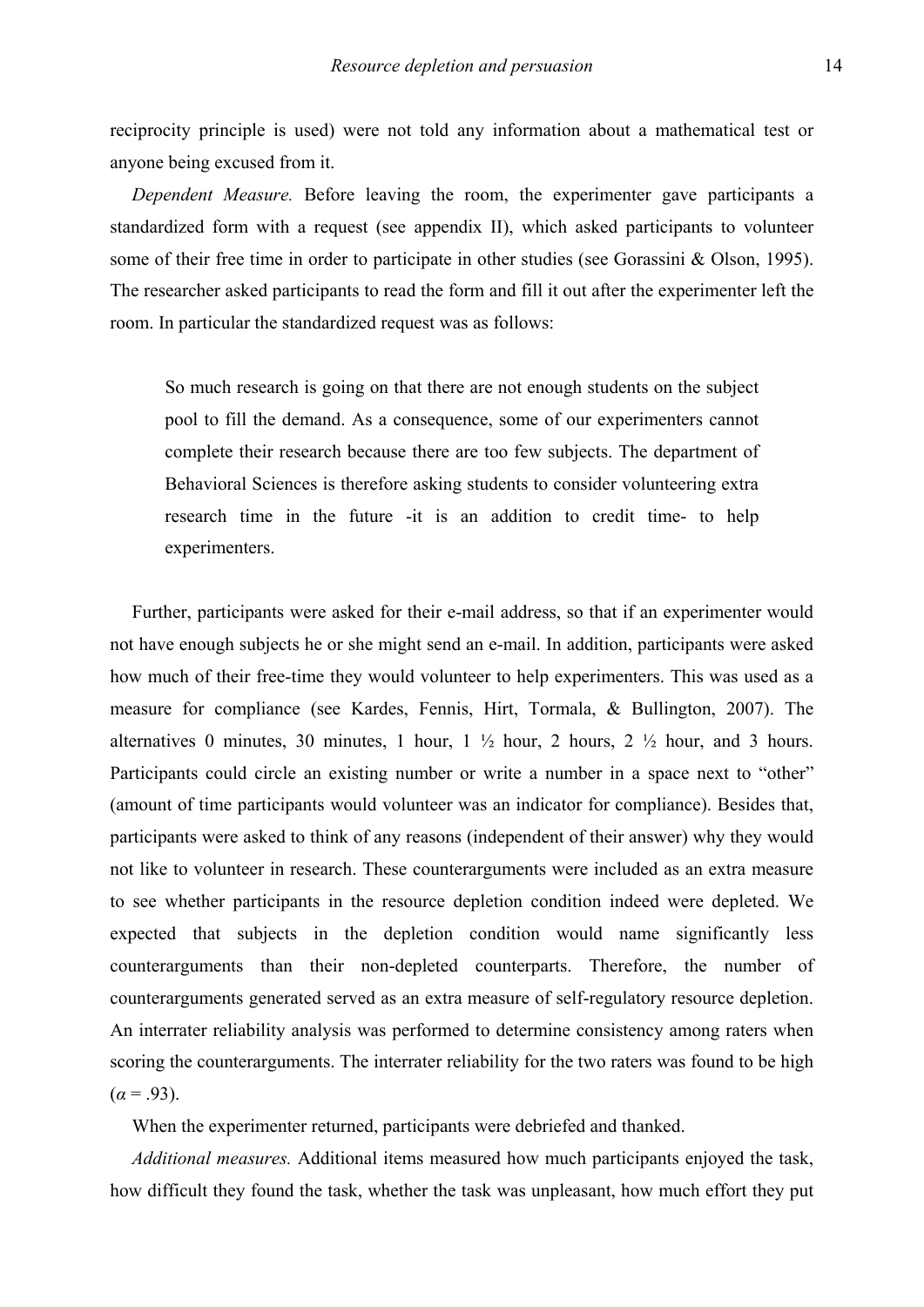into the task, how frustrating the task was, how strong they had to exert control over their self during the task, and how strong they had to control themselves to inhibit a certain inclination. These items were measured on a 7-point scale anchored by 1= not al all (e.g. enjoyable) and 7= very much (e.g. enjoyable).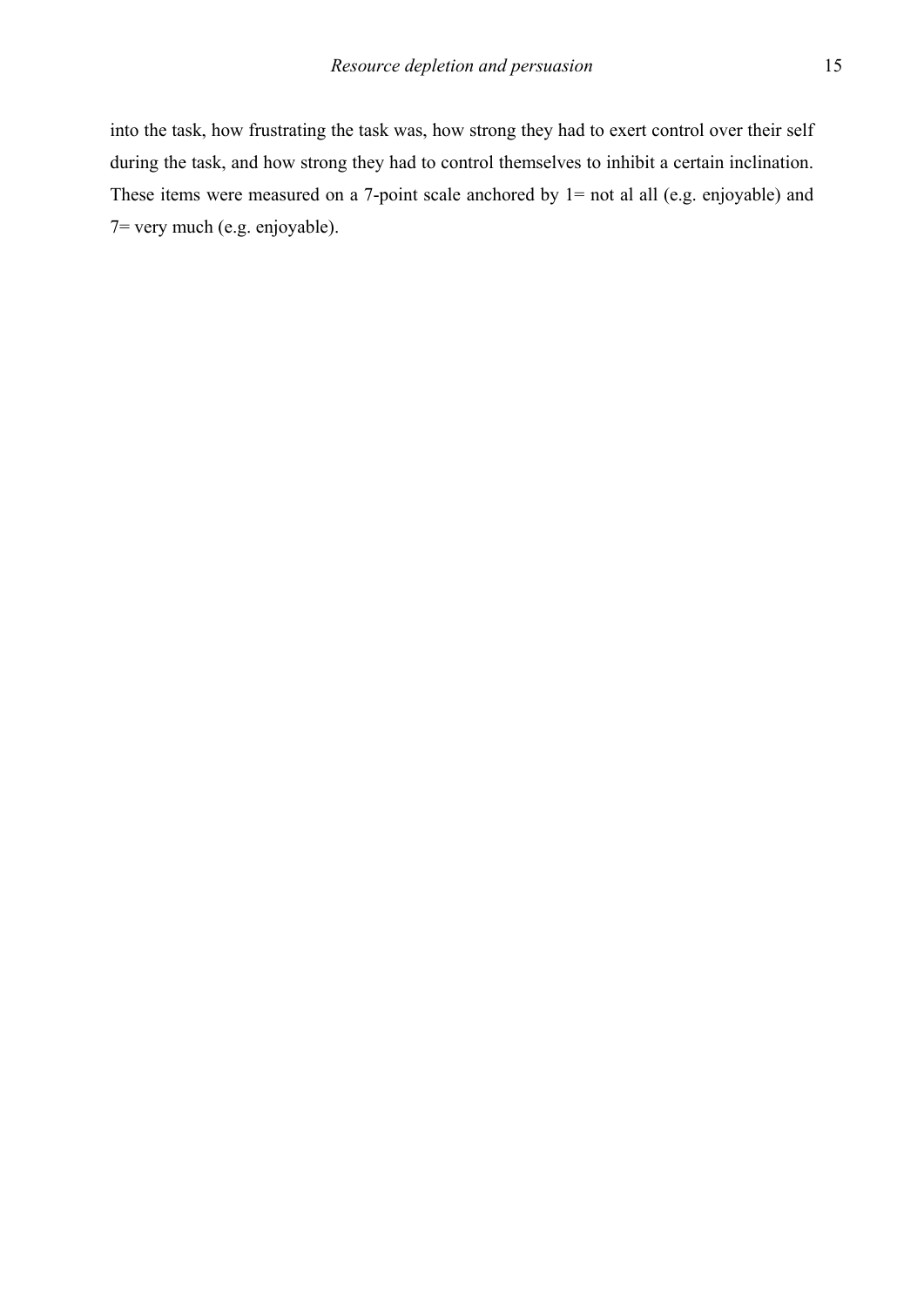#### Results

#### *Manipulation Check*

We conducted several manipulation checks to ensure that the instructions the participants became had their intended effects. Given that previous research (for example, Baumeister et al., 1998) has found no mood effects of self-regulation manipulations, we predicted no mood differences as a function of condition. To ensure that our manipulation did not affect mood, we conducted an ANOVA using mood as dependent variable and depletion manipulation as factor. This analysis confirmed our expectations that mood states did not systematically vary with condition,  $F(1, 108) = .14$ , *ns*. Further, we tested the manipulation of the Stroop task. Results showed that the Stroop task had a significant effect on time,  $F(1, 109) = 32.15$ ,  $p <$ .05. Participants in the depletion induction condition, that is the condition in which participants had to click the color of color words, needed significantly more time to respond to the Stroop-items  $(M = 1.23, SD = .36)$  compared to participants in the no depletion condition ( $M = .92$ ,  $SD = .19$ ), who had to click the color of a row of X's. As expected, our manipulation of the Stroop task was effective. Further, participants rated additional items, for example how enjoyable the task was. Results with MANOVA showed that there were no significant effects of depletion induction,  $F(1, 109) = .13$ , *ns*, contrary to our expectations. Based on the assumption that the Stroop task involves inhibiting the automatic response to read the words (Stroop, 1935), we anticipated to find a significant effect on the following items: "I had to exert control over myself during the task" and "I strongly had to control myself to inhibit a certain inclination". Specifically, participants in the depletion condition and in the no depletion condition responded similar to these items (for example, depletion condition: *Mexert control over myself* = 4.11, *SD* = 1.59; no depletion condition: *Mexert control over myself* =  $4.13, SD = 1.57$ .

#### *Analyses of hypotheses*

Overall, 76.4% of the participants complied with the request to act as a volunteer. Our first prediction was that there would be a main effect of depletion induction on the amount of selfregulatory resources (H1). The State Ego Depletion Scale (Ciarocco et al., under review) was presented in order to measure self-regulatory resource depletion and we expected that individuals in the depletion condition would have significantly higher scores compared to participants in the no depletion condition. We used a univariate analysis to examine the data. The State Ego Depletion Scale served as the dependent variable and the depletion induction was the fixed factor. This analysis revealed no significant effect,  $F(1,108) = .04$ ,  $p = .85$ .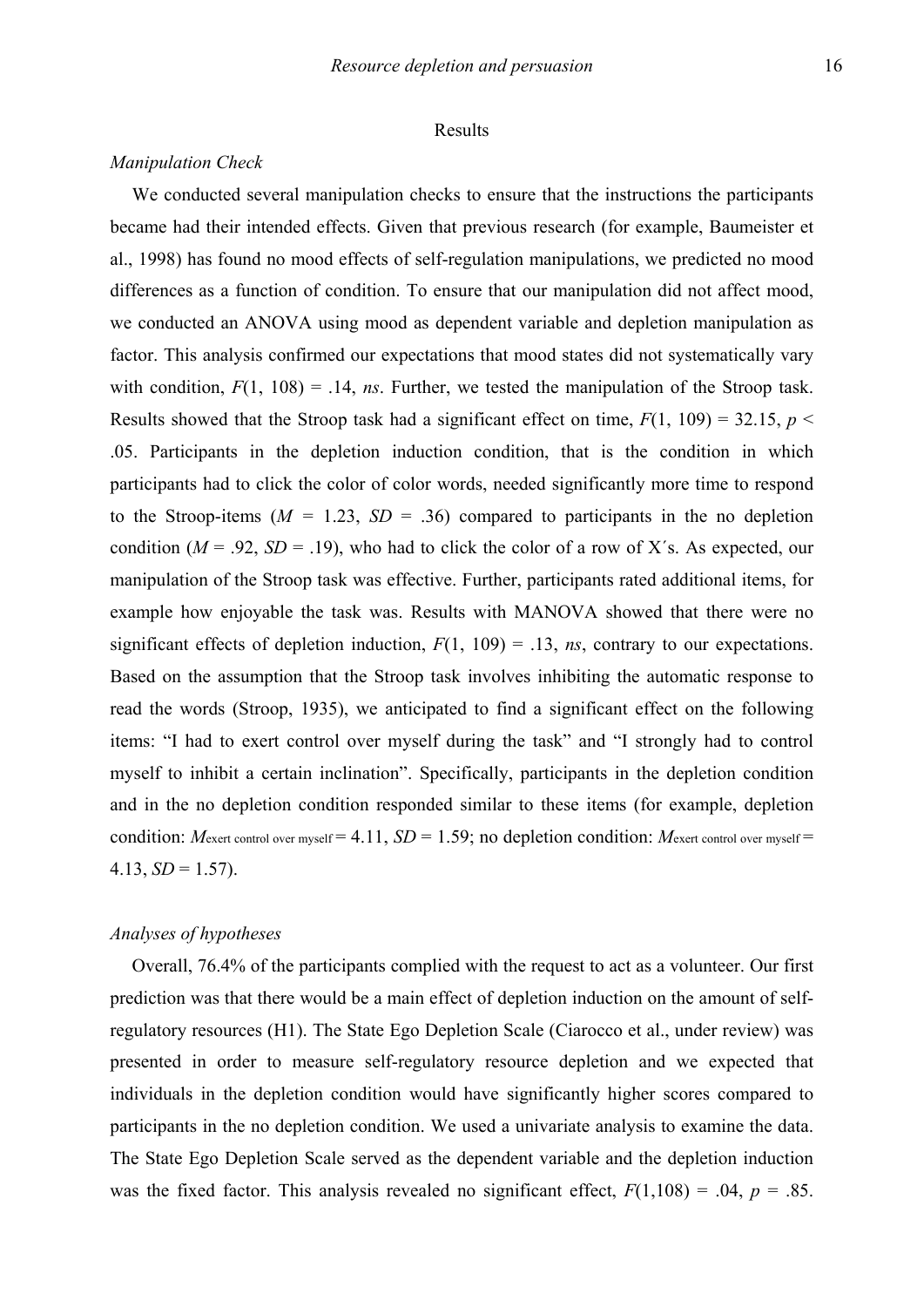When examining the scores it can be observed that the means were almost the same for subjects in the depletion condition ( $M = 3.56$ ,  $SD = .81$ ) and for subjects in the no depletion condition ( $M = 3.59$ ,  $SD = 1.17$ ). In addition, we predicted that subjects in the depletion condition would name significantly less counterarguments than their non-depleted counterparts. Therefore, we looked at the number of counterarguments as a measure of selfregulatory resource depletion. Again, we used a univariate analysis. A significant main effect was observed when counterarguments served as the dependent variable,  $F(1, 108) = 6.80$ ,  $p <$ .05. Specifically, this result showed that participants who were depleted of their regulatory resources generated overall less counterarguments  $(M = .87, SD = .73)$  as compared to participants in the no depletion condition  $(M = 1.30, SD = .99)$ .



*Figure 1.* Amount of counterarguments as a function of depletion induction.

In contrast to hypothesis 2 we found no main effect of heuristic on the amount of compliance, when the amount of time one was willing to volunteer in future research served as the dependent variable,  $F(1, 107) = 1.24$ ,  $p = .29$ . However, a trend can be seen in the expected direction. In particular, participants complied more with the request when the heuristic principle of reciprocity was made salient  $(M = 46.11, SD = 35.15)$  compared to compliance rates in the no-reciprocity condition ( $M = 43.78$ ,  $SD = 32.86$ ) and compared to the reversed reciprocity condition ( $M = 34.86$ ,  $SD = 28.73$ ).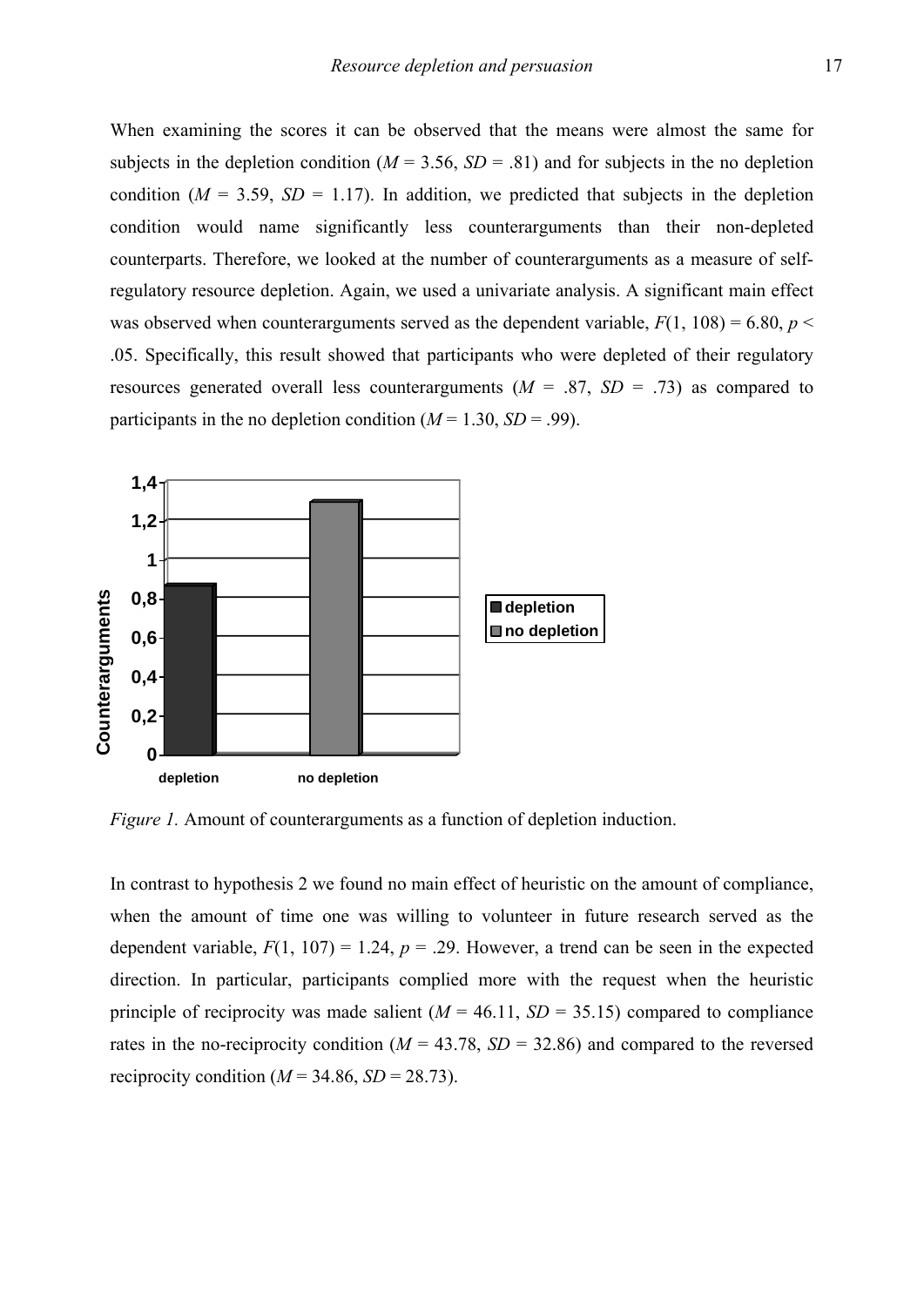

*Figure 2*. Amount of time one is willing to volunteer as a function of heuristic-activation

To test for hypothesis 3 we conducted a univariate analysis on the degree of compliance with the request as a function of depletion condition (depletion vs. no-depletion) and heuristicactivation (reciprocity vs. reversed reciprocity vs. control). The ANOVA with compliance as dependent variable and heuristic activation and depletion as fixed factors produced no significant results. That is, neither the main effect of depletion induction,  $F(1, 104) = 1.61$ , *p* = .21, nor their interaction,  $F(1, 104) = .29$ ,  $p = .75$  was significant. As a consequence, the results indicate that the heuristic principle of reciprocity apparently does not have a moderating role in the effect of depletion on compliance.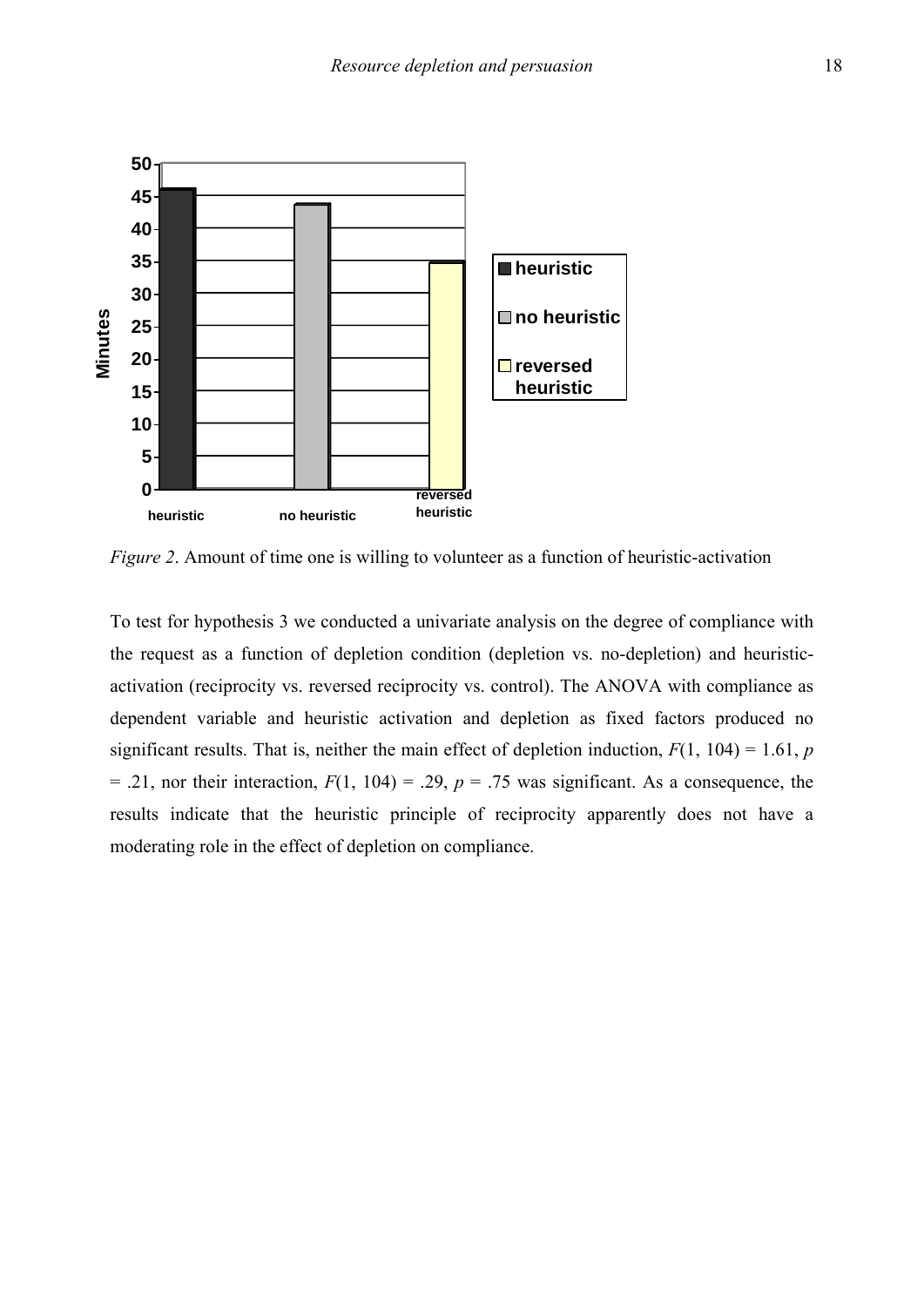#### General Discussion

This study is concerned with the effect of resource depletion on persuasion. Specifically, we predicted that, when people are in a state of regulatory resource depletion, this will lead to less compliance with a request when the reversed heuristic principle of reciprocity is present that promotes resistance to persuasion. Furthermore, we also expected that a state of regulatory resource depletion results in more compliance with a request when the heuristic principle of reciprocity is present that promotes persuasion. In the end, not all hypotheses are confirmed. Reasons for the effects found and results will be discussed in the following section.

By and large, the results of the present study provide support for a resource model of selfregulation. We expected that subjects would have less self-regulatory resources after a depleting task. Specifically, we used the Stroop task to manipulate self-regulatory resource depletion. Contrary to our expectations, participants in the depletion condition did not score higher on the State Ego Depletion Scale, than participants in the no-depletion condition. One possible explanation for this finding might be that most of the subjects who participated in this experiment were psychology students, who surely are familiar with the Stroop task. Further, it could be that participants were not aware and did not realize that the task involves inhibiting a strong automatic response. These reasons might explain why we found insignificant results on the State Ego Depletion Scale. Another explanation could be that, when participants had to *name* the colors instead of *clicking* the words this might have been more challenging and might have lead to different results. A different possible explanation could be that the State Ego Depletion Scale was not the right manner to measure depletion. This might be because the State Ego Depletion Scale is a subjective measure that is filled out by participants on their own, and therefore might be less reliable. Moreover, participants had to answer additional items, for example, how much participants enjoyed the task. With regard to two items we anticipated to find significant differences in the depletion condition compared to the no depletion condition. Specially, the two items were about how strong participants had to control themselves to inhibit a certain inclination and whether subjects had to exert control over themselves during the task. These items did not show the desired effect, which might again be due to the fact that the subjects were already familiar with the Stroop task. Another reason may be that the items were not interpreted the way intended. It might have been the case that some participants did not relate these items to the Stroop task but to other tasks which they did beforehand. On the other hand it has to be said that there are a several studies which also used the Stroop task to manipulate self-regulatory resource depletion (see for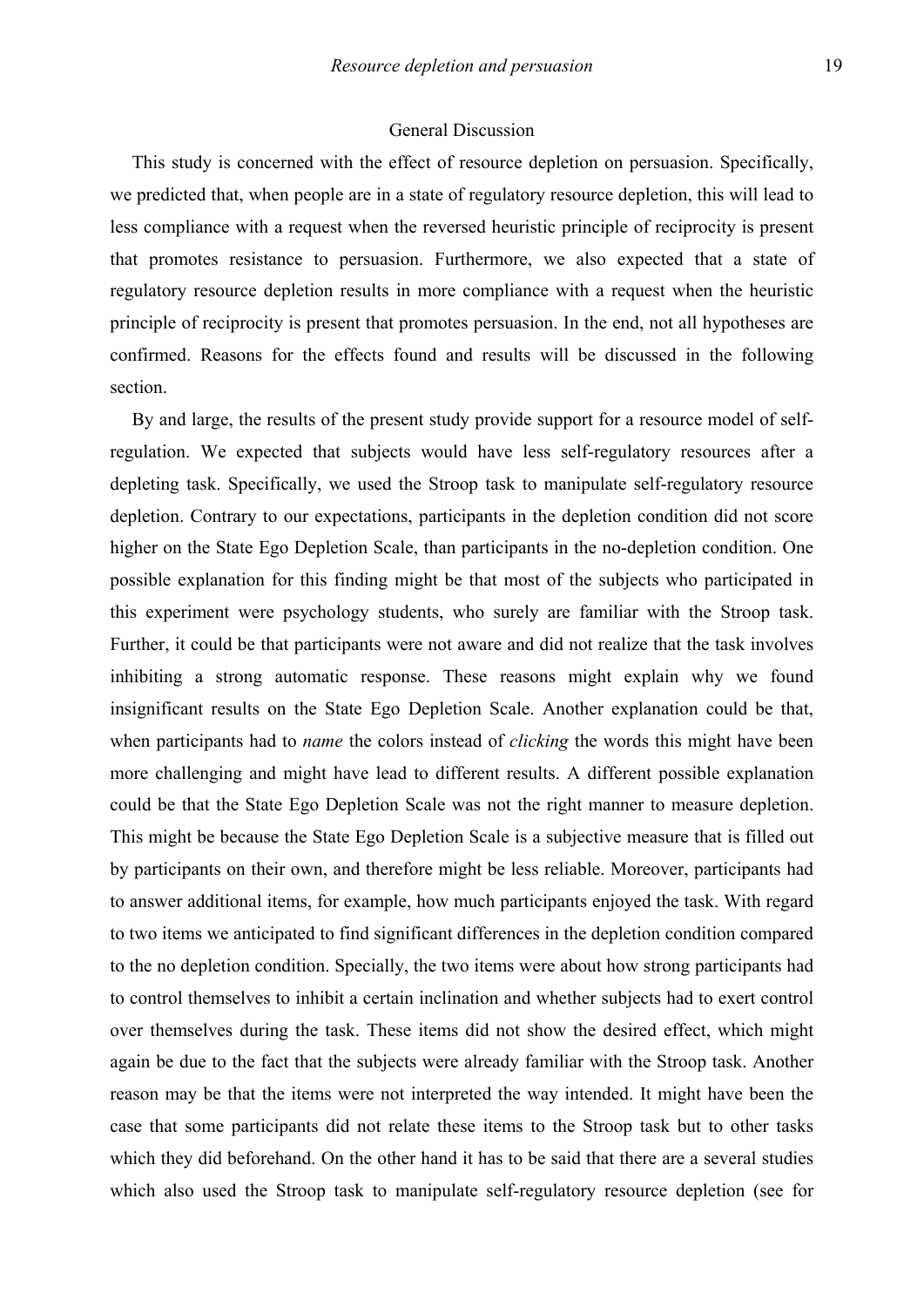example, Baumeister et al., 2005) where a significant effect was indeed found. Thus, the results from this study are somewhat unusual.

In line with our first hypothesis, we found a significant effect of self-regulation on the amount of counterarguments. Particularly, subjects in the depletion condition mentioned significant less counterarguments for why they would not like to volunteer as research participants compared to participants in the no depletion condition. This result provides evidence that self-regulatory resource depletion in one domain has an effect in other areas. Moreover, this finding is consistent with our argument that people will have less selfregulatory resources after they were confronted with a depleting task. Additionally, this result supports the findings reported by Janssen et al. (in press) that a state of resource-depletion has an impact on the amount of self-regulatory resources.

The second hypothesis, that people's compliance will be dependent on the salience of a heuristic principle, did not reach significance. Nonetheless, a trend can be seen in the desired direction. That is, participants were overall willing to spend more minutes voluntarily participating to help experimenters when the heuristic principle of reciprocity was made salient compared to when the reversed principle of reciprocity was used and when no reciprocity was used. One reason might be that participants who were in the reversed reciprocity condition did not get the intended and desired feeling that they had to do some extra task because they were just told that they had to do the algebra exercises but did not actually get them. If we would have really let these participants make the exercises and would have asked them afterwards to help voluntarily participating, this might have lead to different results. Furthermore, these insignificant results may be due to the fact that compliance promoting principles, such as reciprocity, are usually used in real life contexts. Take for example the Door-in-the-Face technique (Cialdini, 2001). This technique is frequently used in soliciting blood donors (see for example, Cialdini & Ascani, 1976). Results of this study indicated that those who donated blood due to the Door-in-the-Face technique complied significantly more compared to a control condition. The question remains whether the same results would be found when the study was done in a laboratory. This might be an issue for future research. When reviewing the example mentioned in the beginning where a young and friendly man tries to persuade you to sign a membership form in order to become a member of a book club, do you think you would agree to this request when it was made in a lab? Or do you think that the chance that you would comply would be greater in a real-life context? Future research should examine whether the effects of different social influence strategies can also be found in a lab setting. Somehow contrary to these explanations, Janssen et al. (in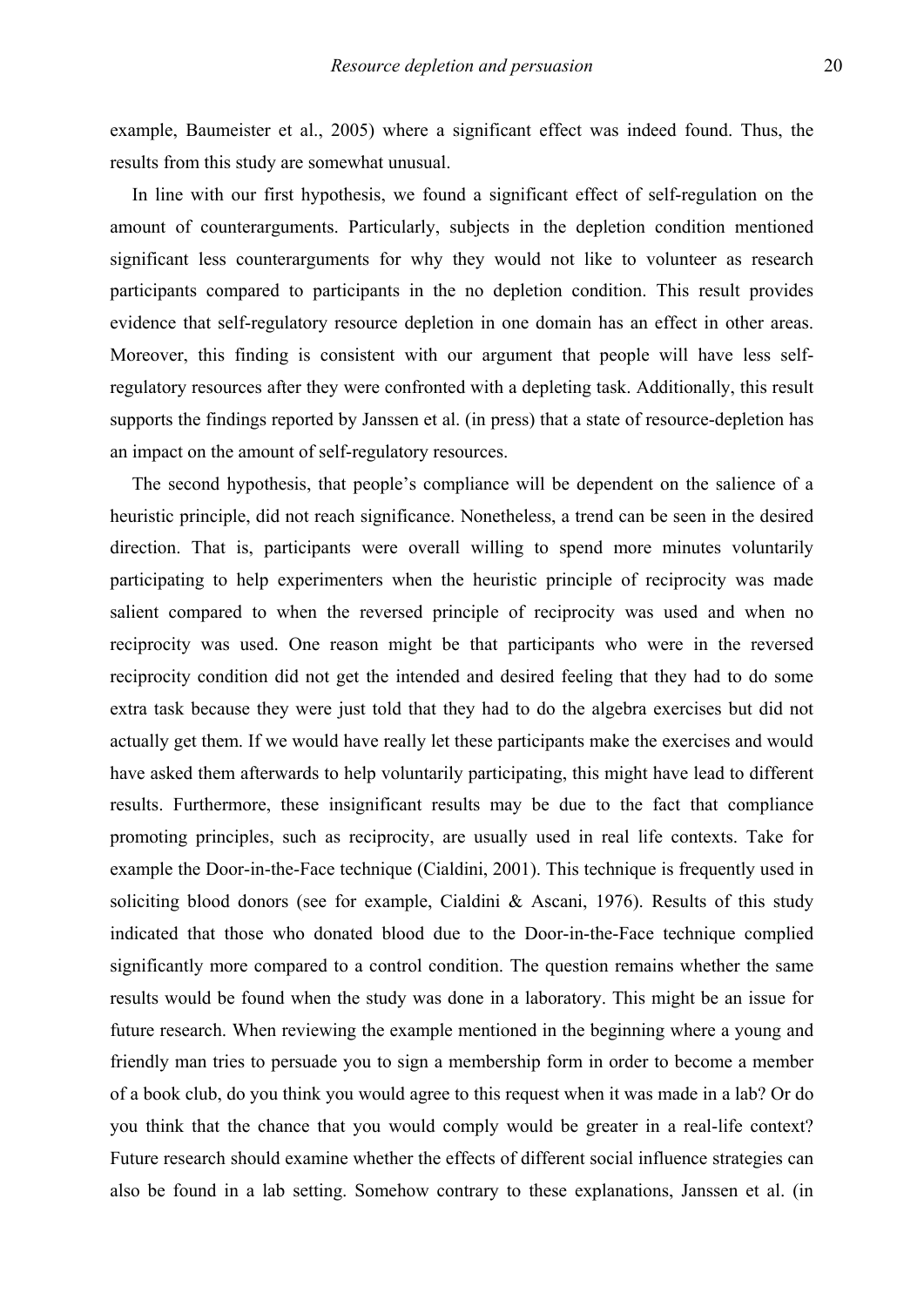press) also used the reciprocity principle in a laboratory in one of their experiments (experiment 4) and found significant results. Generally, it should be said that if an effect appears only once, the proper approach is to further investigate the conditions that determine when the effects occurs, not to reject the effects. Thus, future research should examine these effects and might find alternate explanations.

The last hypothesis is about the interaction between depletion induction and heuristic activation on the amount of compliance. This effect failed to reach significance. An explanation might be that resistance to persuasion is found to be strongly affected by motivation (Muraven & Slessareva, 2003) and resource-depletion is most likely to lead to reductions in resistance when motivation to resist is present. In the present study, motivation to resist might not have been present in the view of the participants. Specifically, subjects were given the feeling that they had to do an extra task, reversed principle of reciprocity was made salient, which was expected to result in less compliance. As already mentioned, we did find a trend in the predicted direction.

Janssen et al. (2008) have shown that a state of regulatory resource depletion can result in resistance to persuasion when a warning about advertisement deceive was used. That is, participants who had been warned had a less positive attitude toward a mobile phone that was advertised beforehand, compared to participants who had not been warned. The discrepancy between the present study and the Janssen et al. (2008) study may be due to the fact that we used another heuristic principle, in particular reversed reciprocity. An interesting topic for future research would be to examine different heuristic principles in order to find out if there are specific heuristics which have a stronger effect on resistance to persuasion than others. Moreover, future research will be necessary to examine how the extent of resource-depletion interacts with heuristic-activation to affect resistance to persuasion. For instance, the contexts and circumstances should be studied in which resistance to persuasion will be enhanced or reduced. Another explanation for the insignificant results might be that larger sample sizes will be necessary to detect significant results.

In addition, a study by Meyers-Levy and Zhu (2007) has shown that ceiling height can encourage alternate types of elaboration. Specifically, the results showed that the concepts primed by a high ceiling can induce relational processing, and concepts primed by low ceiling height item-specific processing. The effects of ceiling height were not included in the present study. But it might have been that ceiling height had an effect on the compliance rates. For instance, the effect of ceiling heights might also have an effect on the two routes to persuasion, the peripheral route and the central route. It might be possible that different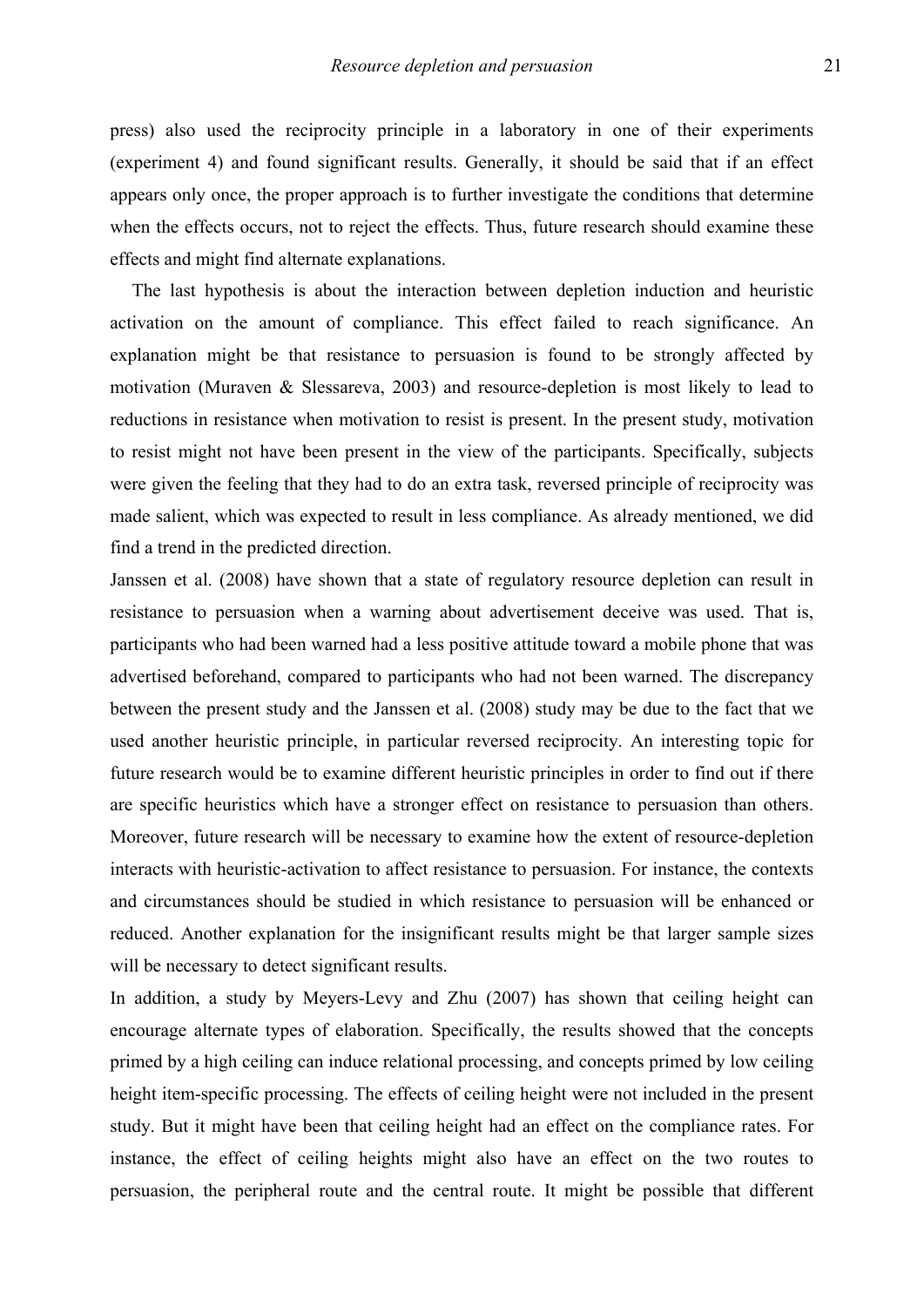ceiling heights promote these two types of processing, which in turn might have different effects on compliance rates and how consumers process influence attempts. The link between ceiling height and compliance strategies is an unstudied area of research. It would be appealing to study this interaction in future research.

Finally, what do the results mean for us as consumers or as influence targets? Apparently, we do not have the resources, the time, the motivation, and the ability to process every single message we encounter in our daily lives when someone is trying to persuade us. The present article has shown that we are often not even aware of many influence attempts (for example, Langer et al., 1978). As a consumer and influence target it is crucial to be cautious as soon as we are in a social influence situation. Especially, when influence agents make use of clever influence techniques we should think twice before we sign a petition, donate money, and so on. Remember again the example from the beginning. If you would be aware that someone is trying to persuade you to sign a membership form of a book club, do you think the chance that you would comply would be the same when you were not aware of the fact that you are in a social influence situation? Surely, the correct answer is no.

But what do the results of the present study mean for influence agents? Obviously, when we want to persuade someone we likely have more success when the resources of a person are depleted. This is shown by the decrease in amount of counterarguments subjects had after they were depleted, compared to when they are not depleted and when the context makes use of a strong heuristic which is made salient (see for example, Janssen et al., in press).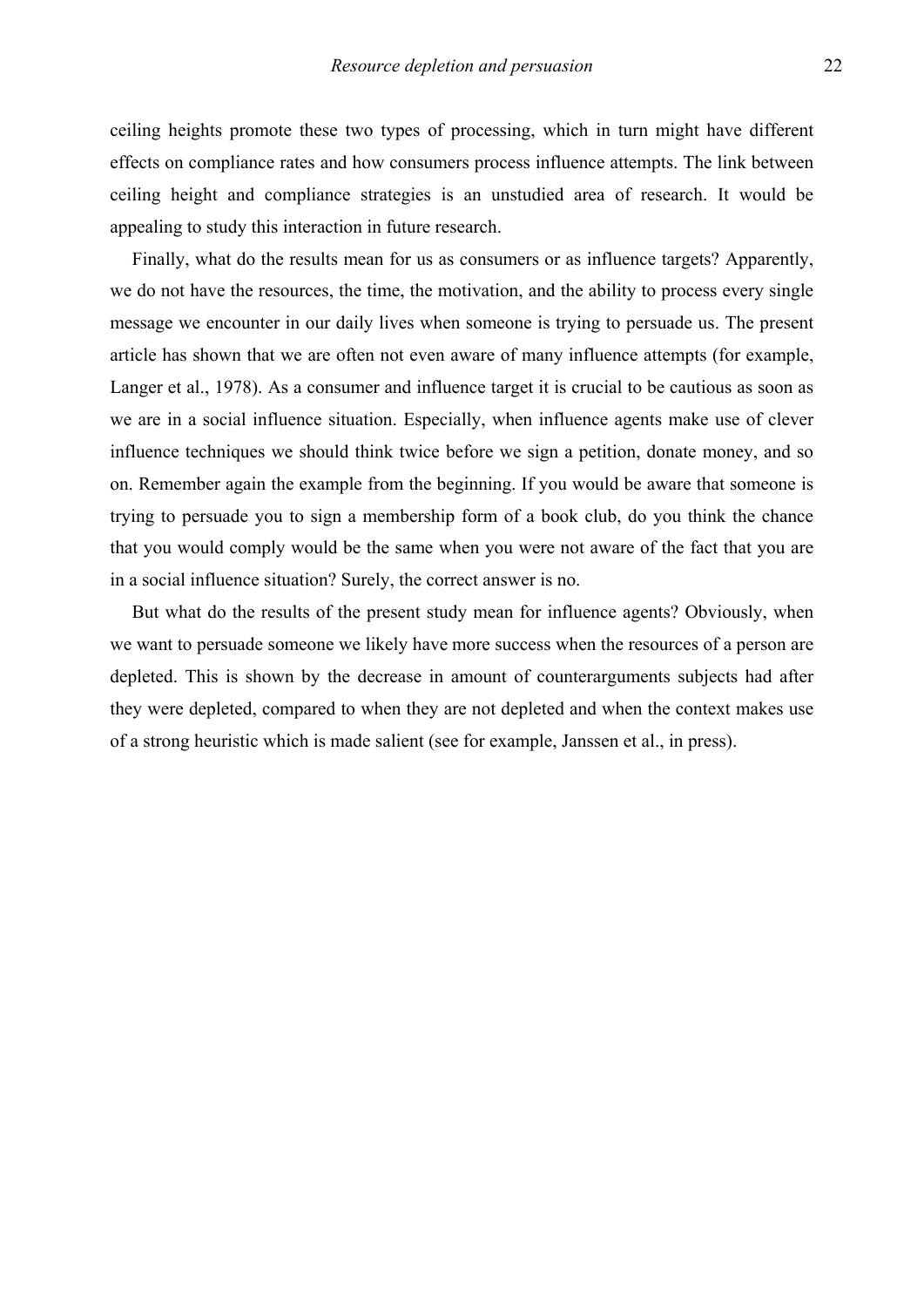#### **References**

- Baumeister, R.F. (2002). Reflections and Reviews: Yielding to temptation: Self-control failure, impulsive purchasing, and consumer behaviour. *Journal of Consumer Research, 28* (4), 670-676.
- Baumeister, R.F., Bratslavsky, E., Muraven, M., & Tice, D.M. (1998). Ego depletion: Is the active self a limited resource? *Journal of Personality and Social Psychology, 74*, 1252-1265.
- Baumeister, R.F., Ciarocco, N.J., & Vohs, K.D. (2005). Self- regulation and self presentation: Regulatory resource depletion impairs impression management and effortful self-presentation. *Journal of Personality and Social Psychology, 88*(4), 632- 657.
- Baumeister, R.F., Heatherton, T.F, & Tice, D.M. (1994). *Losing control: How and why people fail at self-regulation.* San Diego, CA: Academic Press.
- Baumeister, R.F., & Heatherton, T.F. (1996). Self-regulation failure: An overview. *Psychological Inquiry, 7,* 1-15.
- Baumeister, R.F., Muraven, M., & Tice, D.M. (2000). Ego depletion: A resource model of volition, self-regualtion, and controlled processing. *Social Cognition Special Issue: Social ignition: The interplay of motivation and social cognition, 18*(2), 130-150.
- Baumeister, R.F., Schmeichel, B.J., & Vohs, K.D. (2003). Intellectual performance and ego depletion: Role of the self in logical reasoning and other information processing. *Journal of Personality and Social Psychology, 85* (1), 33-46.
- Baumeister. R.F., & Vohs, K.D. (2007). Self-regulation, ego depletion and motivation. *Social and Personality Psychology Compass, 1,* 1-14.
- Burger, J. M. (1999). The foot-in-the-door compliance procedure: A multiple-process analysis and review. *Personality and Social Psychology Review, 3,* 303-325.
- Cacioppo, J. T., Petty, R. E., Kao, C. F., & Rodriguez, R. (1986). Central and peripheral routes to persuasion: An individual difference perspective. *Journal of Personality and Social Psychology, 51,* 1032-1043.
- Chaiken, S. (1987). The heuristic model of persuasion. In M. P. Zanna, J. M. Olson, & C. P. Herman (Eds.), *Social influence: The Ontario symposium: Vol. 5* (pp. 3-40). Hillsdale, NJ: Erlbaum.
- Chaiken, S., & Trope, Y. (Eds). (1999). *Dual process theories in social psychology.* New York, NY: Guilford.
- Chen, S., & Chaiken, S. (1999). The heuristic-systematic model in its broader context. In S. Chaiken & Y. Trope (Eds.), *Dual-process theories in social psychology* (pp. 73-96). New York: Guilford.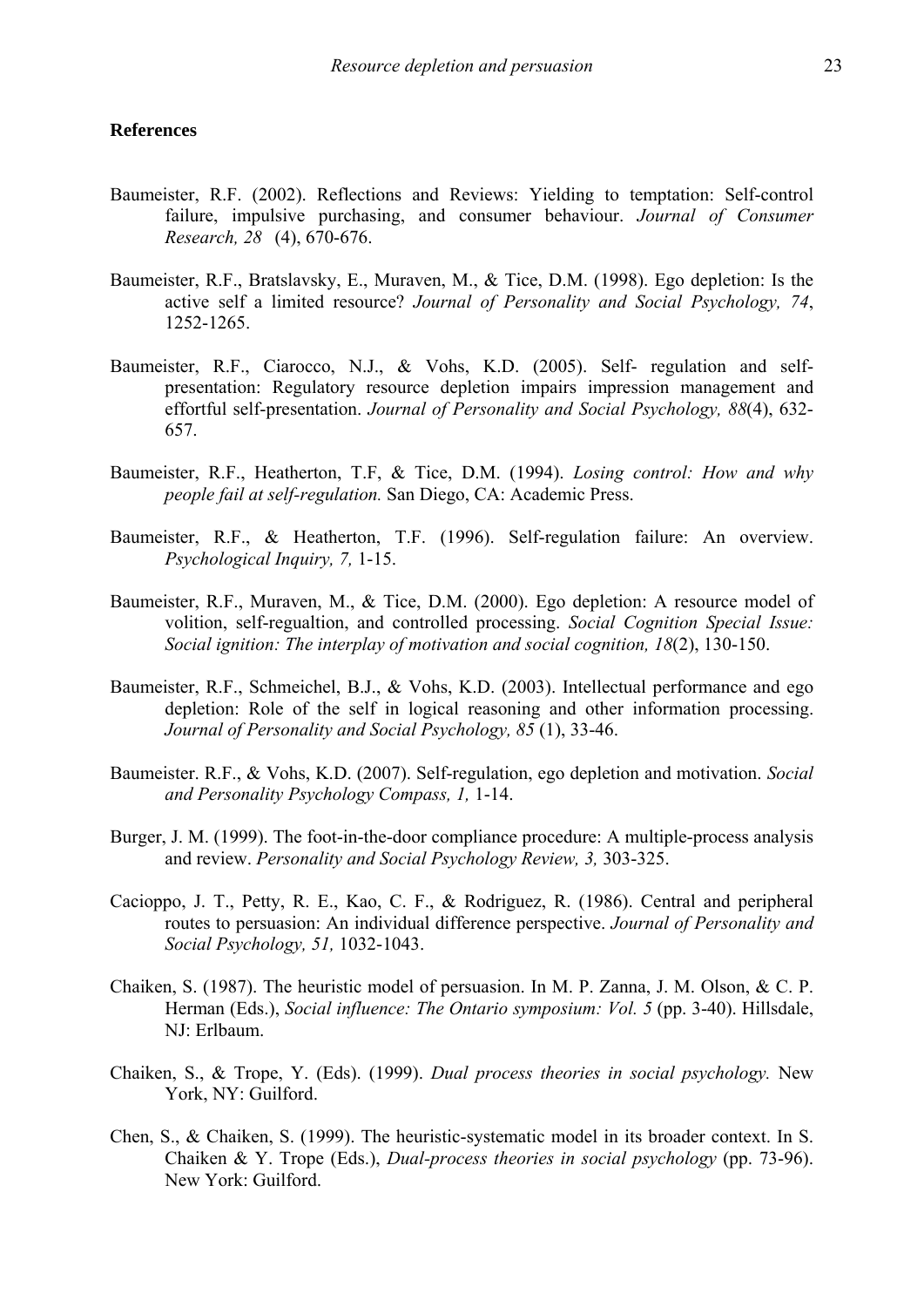- Ciarocco, N.J., Twenge, J.M., Muraven, M., & Tice, D.M. (under review). Measuring state self-control: Reliability, validity, and correlations with physical and psychological stress. Florida Atlantic University.
- Cialdini, R. B. (1993). *Influence: The Psychology of persuasion.* New York: Morrow.
- Cialdini, R. B. (2001). *Influence: Science and Practice* (4<sup>th</sup> ed.). Boston: Allyn & Bacon.
- Cialdini, R.B., & Ascani, K. (1976). Test of a concession procedure for inducing verbal, behavioral, and further compliance with a request to give blood. *Journal of Applied Psychology, 61,* 295-300.
- Cialdini, R.B., & Goldstein, N.J. (2004). Social influence: Compliance and conformity. *Annual Review of Psychology, 55,* 591-621.
- Cialdini, R. B., Vincent, J. E., Lewis, S. K., Catalan, J., Wheeler, D., & Darby, B. L. (1975). Reciprocal concessions procedure for inducing compliance. The door-in-the-face technique. *Journal of Personality and Social Psychology, 31,* 206-215.
- Freedman, J., & Fraser, S. (1966). Compliance without pressure: The foot-in-the-door technique. *Journal of Personality and Social Psychology, 4,* 195-202.
- Gorassini, D.R., & Olson, J.M. (1995). Does self-perception change explain the foot-in-the door effect?. *Journal of Personality and Social Psychology, 69* (1), 91-105.
- Gouldner, A.W. (1960). The norm of reciprocity: a preliminary statement. *American Social Review, 25,* 161-178.
- Janssen, L., Fennis, B.M., & Pruyn, A.Th. H. (2008). Zelfregulatieve bronuitputting en het gebruik van heuristische principes bij persuasive beinvloeding. In B. Beersma, R. Custers, F. van Harreveld, W. Van Rijkswijk, & J. Karremans (Red.) *Jaarboek Sociale Psychologie 2007.*
- Janssen, L., Fennis, B.M., Pruyn, A.Th., & Vohs, K.D. (in press). The path of least resistance: Regulatory resource depletion´s role in the effectiveness of social influence techniques. Journal of Business Research.
- Janssen, L., Fennis, B.M., & Vohs, K.D. (under review). Acts of benevolence: A limited resource account of compliance with charitable requests.
- Kahneman, D. Slovic, P., & Tversky, A. (Eds.) (1982). *Judgment under uncertainty: Heuristics and biases.* New York: Cambridge University Press.
- Kardes, F.R., Fennis, B.M., Hirt, E.R., Tormala, Z.L., & Bullington, B. (2007). The role of the need for cognitive closure in the effectiveness of the disrupt-then-reframe influence technique. *Journal of Consumer Research, 34* (3), 377-385.
- Langer, E.J. (1992). Matters of mind: mindfulness/mindlessness in perspective. *Conscious Cognition, 1,* 289-305.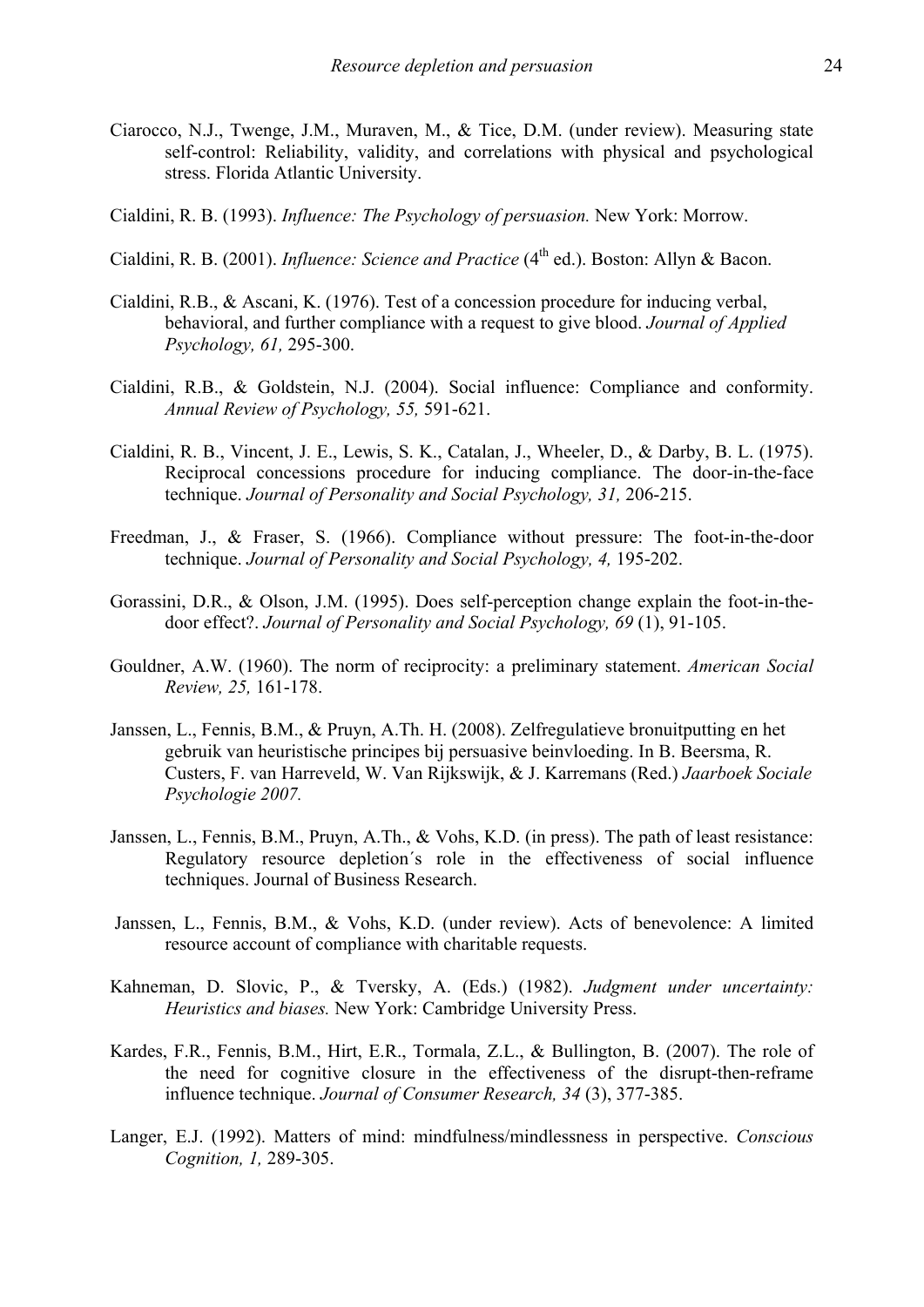- Langer, E.J., Blank, A., & Chanowitz, B. (1978). The mindlessness of ostensibly thoughtful action: The role of "placebic" information in interpersonal interaction. *Journal of Personality and Social Psychology, 36,* 635-642.
- Meyers-Levy, J., & Zhu, R.J. (2007). The influence of ceiling height: The effect of priming on the type of processing that people use. *Journal of Consumer Research, 34,*1-11.
- Milgram, S. (1974). *Obedience to Authority.* New York: Harper & Row.
- Muraven, M., & Slessareva, E. (2003). Mechanisms of self-control failure: Motivation and limited resources. *Personality and Social Psychology Bulletin, 29*(7), 894-906.
- Petty, R.E. & Cacioppo, J.T. (1986a). *The Elaboration Likelihood Model of persuasion*. New York: Academic Press.
- Petty, R. E., & Cacioppo, J. T. (1986b). The elaboration likelihood model of persuasion. In L. Berkowitz (Ed.), *Advances in experimental social psychology* (Vol. 19, pp. 123-205). New York: Academic Press.
- Petty, R. E., & Wegener, D. T. (1999). The Elaboration Likelihood Model: Current Status and Controversies. In S. Chaiken & Y. Trope (eds.), *Dual Process Theories in Social Psychology* (pp. 41-72). New York: Guilford Press.
- Shavitt, S., Swan, S., Lowrey, T.M., & Wanke, M. (1994). The interaction of endorsers attractiveness and involvement in persuasion depends on the goal that guides message processing. *Journal of Consumer Psychology, 3*(2), 137-162.
- Stroop, J.R. (1935). Studies of interference in serial verbal reactions. *Journal of Experimental Psychology, 18,* 643-662.
- Tangney, J.P., Baumeister, R.F., & Boone, A.L. (2004). High self- control predicts good adjustment, less pathology, better grades, and interpersonal success. *Journal of Personality, 72 (2),* 271-322.
- Tversky, A., & Kahnemann, D. (1974). Judgment under uncertainty: Heuristics and biases. *Science, 185*, 1124-1131.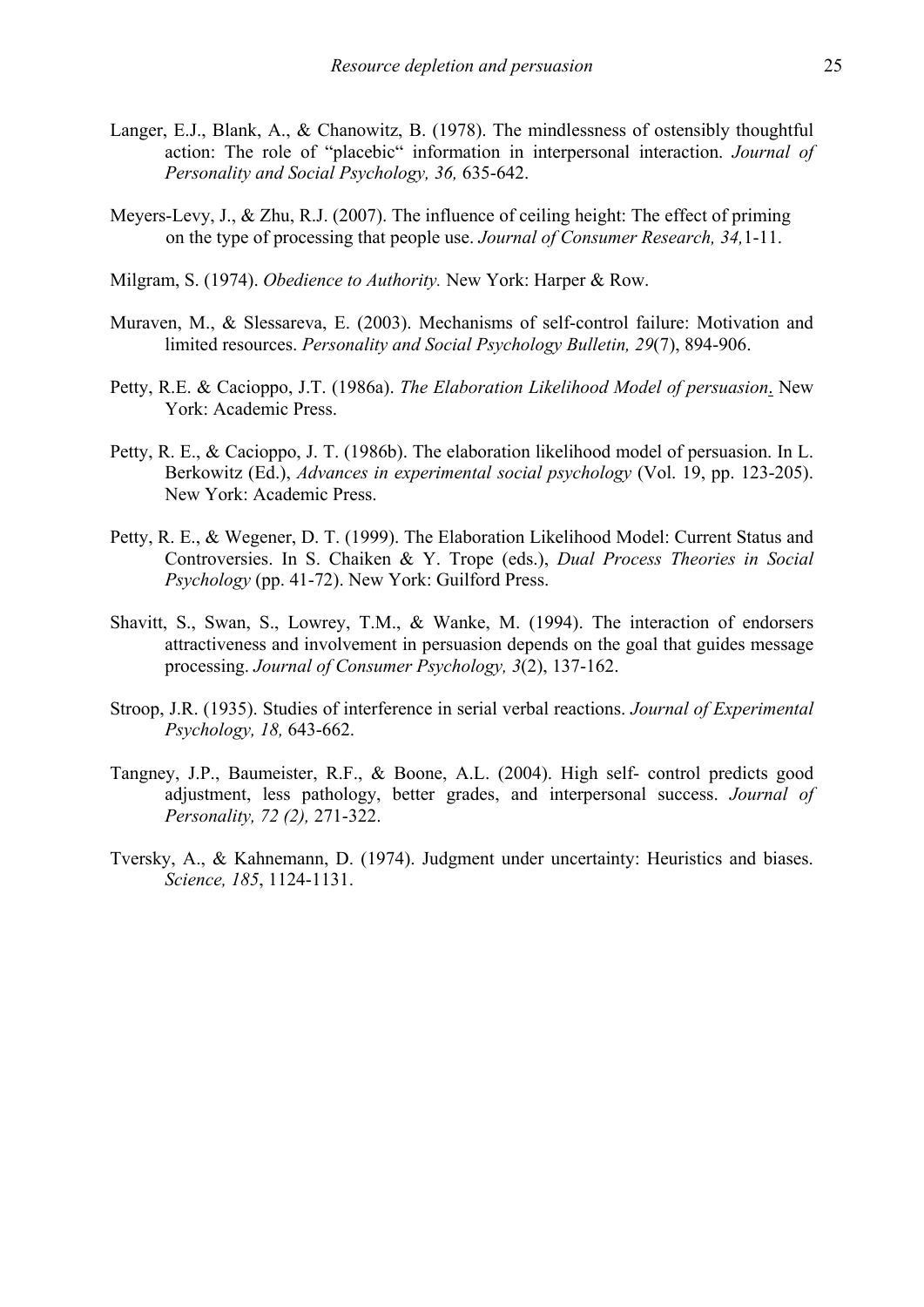#### **Appendix I**

# **Example of exercises from the mathematical test**

**1.** Ontbind zo ver mogelijk in factoren:

(a) x<sub>3</sub>y−15x<sub>2</sub>y+26xy (b) ( )<sub>2</sub> ( )<sub>2</sub>2x−1 − x−2 (c) y<sub>3</sub>⋅2<sub>y</sub>−y⋅2<sub>y+2</sub>

**2.** Gegeven is de functie:  $f(x)=x(5-x)$ 

(a) Bereken  $f(4)$  en f'(4).

(b) Benader met behulp van uw uitkomsten bij a de verandering van de functiewaarde indien x vanuit 4 met 0,02 afneemt.

(c) Stel de vergeling op van de raaklijn aan de grafiek van f in het punt waar x=4.

**3.** De kostenfunctie voor een producent is:  $K(q)=200q+15$  met  $q>0$ De hoeveelheid q van een artikel is een functie van de prijs p volgens de formule: q=100−0,2p met p>0 en q>0 (a) Schrijf de winstfunctie W('opbrengst' – 'kosten') als een functie van de hoeveelheid q.

(b) Bereken bij welke combinatie van prijs en hoeveelheid de winst maximaal is.

**4.** Gegeven driehoek ABC. Hoek B is een rechte hoek Bij D zie je twee rechte hoeken. BD = 16 en  $\angle A = 41^\circ$ . a. Bereken AB b. Bereken AD c. Bereken BC d. Bereken DC